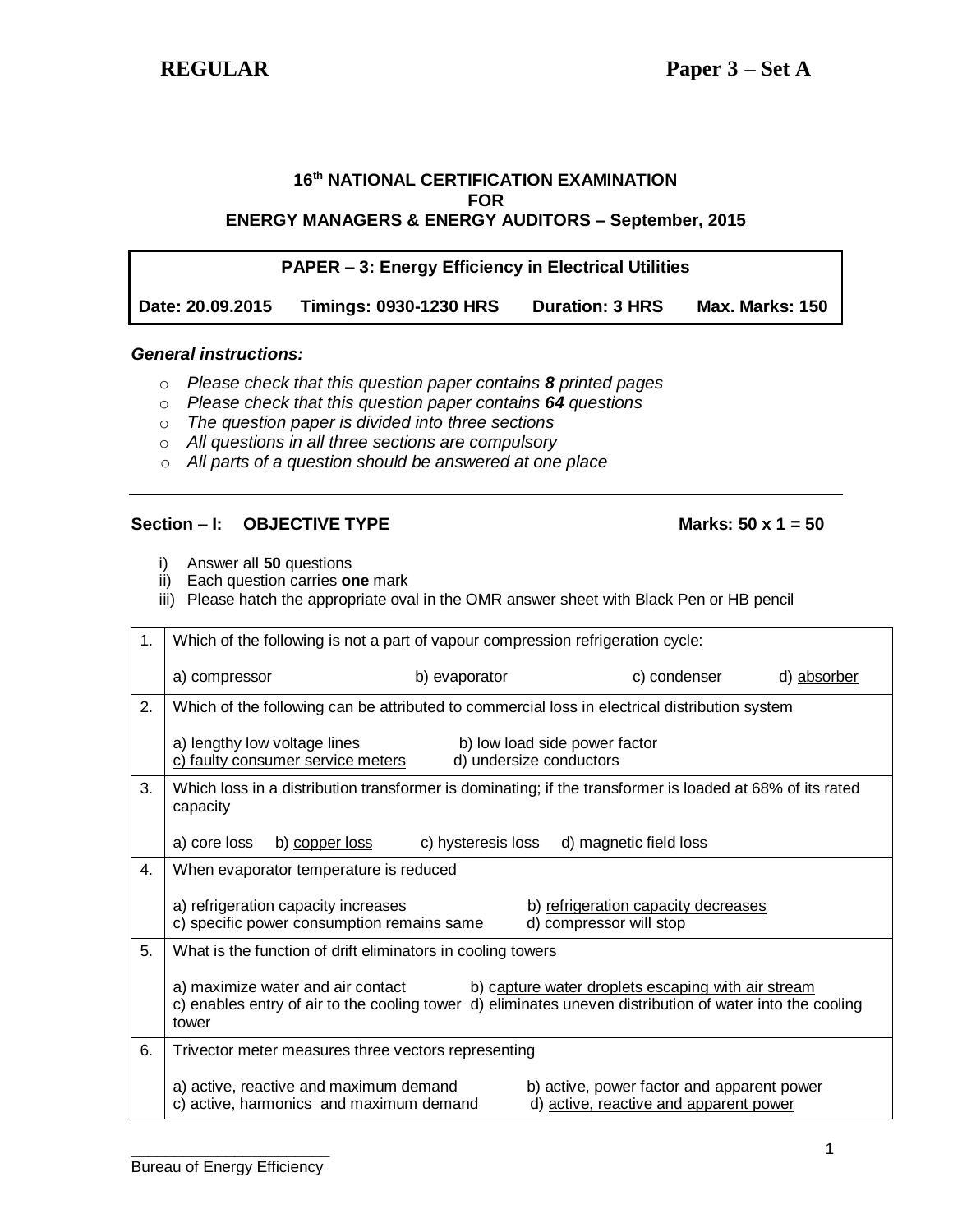| 7.  | Time of the Day metering (TOD) is a way to                                                                                                                                 |  |  |  |  |  |  |
|-----|----------------------------------------------------------------------------------------------------------------------------------------------------------------------------|--|--|--|--|--|--|
|     | a) reduce the peak demand of the distribution company<br>b) increase the revenue of the distribution                                                                       |  |  |  |  |  |  |
|     | company<br>c) increase the peak demand<br>d) increase the maximum demand in a<br>industry                                                                                  |  |  |  |  |  |  |
| 8.  | The unit of specific humidity of air is:                                                                                                                                   |  |  |  |  |  |  |
|     | a) grams moisture/kg of dry air<br>b) moisture percentage in air<br>c) grams moisture/kg of air<br>d) percentage                                                           |  |  |  |  |  |  |
| 9.  | The purpose of inter-cooling in a multistage compressor is to                                                                                                              |  |  |  |  |  |  |
|     | a) remove the moisture in the air<br>b) reduce the work of compression<br>c) separate moisture and oil vapour<br>d) none of the above                                      |  |  |  |  |  |  |
| 10. | The percentage reduction in distribution loses when tail end power factor raised from 0.85 to 0.95 is                                                                      |  |  |  |  |  |  |
|     | a) 10.1%<br>b) 19.9%<br>c)71%<br>d)84%                                                                                                                                     |  |  |  |  |  |  |
| 11. | The nomenclature T2, T5, T8 and T12 for fluorescent lamps are categorized based on                                                                                         |  |  |  |  |  |  |
|     | a) diameter of the tube<br>b) length of the tube<br>c) both diameter and length of the tube<br>d) power consumption                                                        |  |  |  |  |  |  |
|     | 12. The inexpensive way to improving energy efficiency of a motor which operates consistently at below<br>40% of rated capacity is by _____.                               |  |  |  |  |  |  |
|     | a) operating in star mode<br>b) replacing with correct sized motor<br>c) operating in delta mode<br>d) none                                                                |  |  |  |  |  |  |
| 13. | The indicator of cooling tower performance is best assessed by                                                                                                             |  |  |  |  |  |  |
|     | a) wet bulb temperature<br>b) dry bulb temperature<br>c) range<br>d) approach                                                                                              |  |  |  |  |  |  |
| 14. | The illuminance of a lamp at one meter distance is $10 \text{ Lm/m}^2$ . What will be the corresponding value at<br>0.7 meter distance                                     |  |  |  |  |  |  |
|     | $\sim$ C) 10<br>a)14.28<br>b) $20.41$<br>d) none of these                                                                                                                  |  |  |  |  |  |  |
|     | 15. The fan system resistance is predominately due to                                                                                                                      |  |  |  |  |  |  |
|     | a) more bends used in the duct<br>b) more equipments in the system<br>c) volume of air handled<br>d) density of air                                                        |  |  |  |  |  |  |
| 16. | The cooling tower size is _______________ with the entering WBT when heat load, range and approach<br>are constant.                                                        |  |  |  |  |  |  |
|     | a) directly proportional<br>b) inversely proportional<br>d) none of above<br>c) constant                                                                                   |  |  |  |  |  |  |
| 17. | The components of two part tariff structure for HT & EHT category consumers are                                                                                            |  |  |  |  |  |  |
|     | a) one part for capacity(or demand) drawn and second part for actual energy drawn                                                                                          |  |  |  |  |  |  |
|     | b) one part for actual Power Factor and second part for actual energy drawn<br>c) one part for capacity (or demand) drawn and second part for actual reactive energy drawn |  |  |  |  |  |  |
|     | d) one part for actual apparent energy drawn and second part for actual reactive energy drawn                                                                              |  |  |  |  |  |  |
| 18. | The adsorption material used in an adsorption air dryer for compressed air is                                                                                              |  |  |  |  |  |  |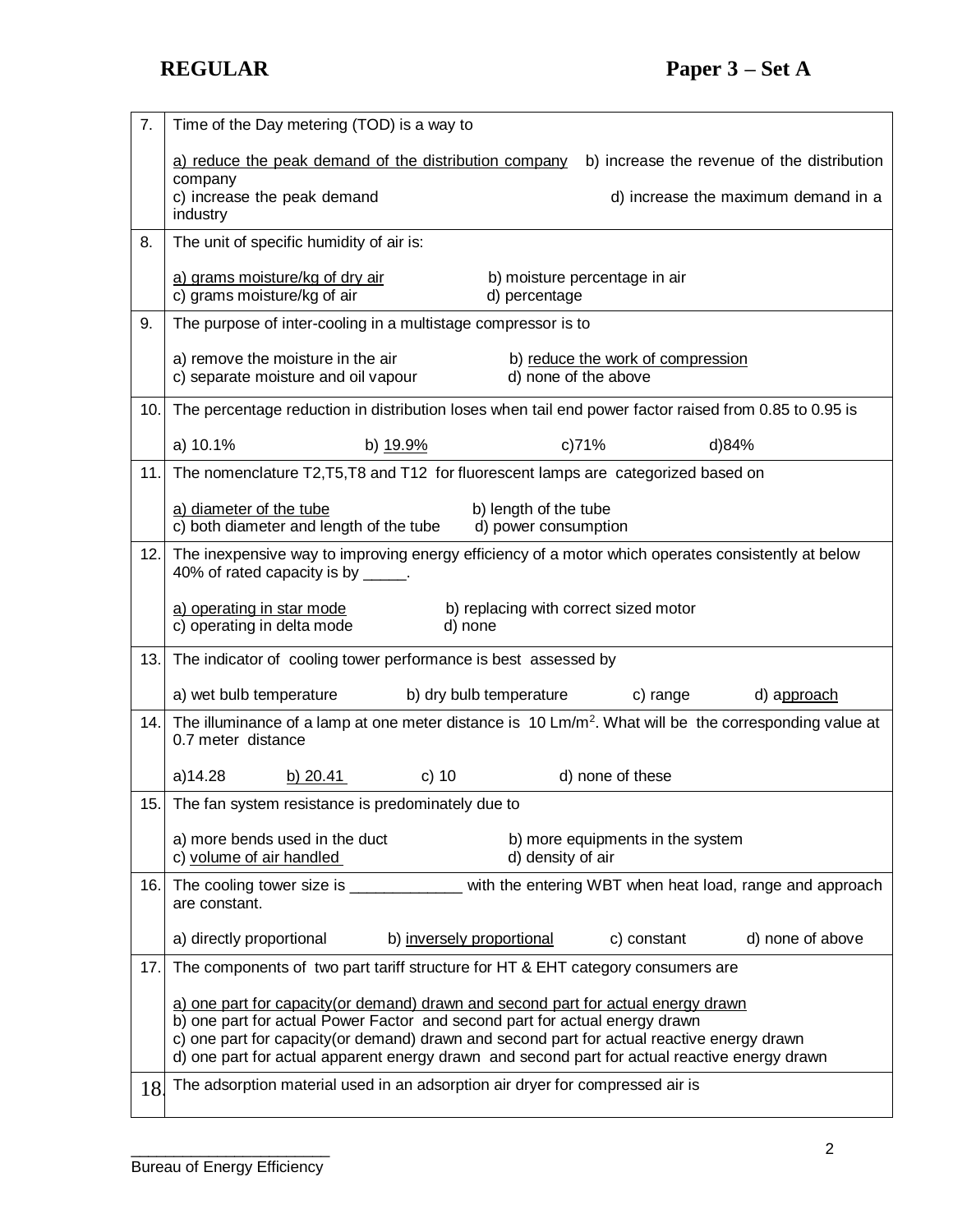|     | a) calcium chloride<br>b) magnesium chloride c) activated alumina d) potassium chloride                                                                                                                  |  |  |  |  |  |  |  |  |
|-----|----------------------------------------------------------------------------------------------------------------------------------------------------------------------------------------------------------|--|--|--|--|--|--|--|--|
| 19. | The actual measured load of 1000 k VA transformer is 400 k VA. Find out the total transformer loss<br>corresponding to this load if no load loss is 1500 Watts and full load Copper Loss is 12,000 Watts |  |  |  |  |  |  |  |  |
|     | a) 1920 watts<br>b) 1500 watts<br>c) 3420 watt<br>d) 13500 watts                                                                                                                                         |  |  |  |  |  |  |  |  |
| 20. | The percentage imbalance when line-line voltages are 415 V, 418 V and 408 V is                                                                                                                           |  |  |  |  |  |  |  |  |
|     | a) 1.047%<br>b) 0.32%<br>c) 1.44%<br>d) none of the above                                                                                                                                                |  |  |  |  |  |  |  |  |
| 21. | Star - delta starter of an induction motor                                                                                                                                                               |  |  |  |  |  |  |  |  |
|     |                                                                                                                                                                                                          |  |  |  |  |  |  |  |  |
|     | a) reduces voltage by inserting resistance in rotor circuit<br>b) reduces voltage by inserting resistance in stator circuit                                                                              |  |  |  |  |  |  |  |  |
|     | c) reduces voltage through a transformer<br>d) reduces the supply voltage due to change in connection configuration                                                                                      |  |  |  |  |  |  |  |  |
| 22. | Slip power recovery system is applicable in case of                                                                                                                                                      |  |  |  |  |  |  |  |  |
|     | a) squirrel cage induction motor. b) wound rotor motor c) synchronous motor d) DC shunt motor                                                                                                            |  |  |  |  |  |  |  |  |
| 23. | Rotating magnetic field is produced in a                                                                                                                                                                 |  |  |  |  |  |  |  |  |
|     |                                                                                                                                                                                                          |  |  |  |  |  |  |  |  |
|     | a) single- phase induction motor<br>b) three- phase induction motor<br>d) all of the above<br>c) DC series motor                                                                                         |  |  |  |  |  |  |  |  |
| 24. | Power factor is highest in case of                                                                                                                                                                       |  |  |  |  |  |  |  |  |
|     | a) sodium vapour lamps b) mercury vapour lamps c) fluorescent lamps<br>d) incandescent lamps                                                                                                             |  |  |  |  |  |  |  |  |
| 25. | Power factor Improvement will result in                                                                                                                                                                  |  |  |  |  |  |  |  |  |
|     | a) reduction in active power<br>b) reduction in active current                                                                                                                                           |  |  |  |  |  |  |  |  |
|     | c) reduction in reactive power<br>d) all the above                                                                                                                                                       |  |  |  |  |  |  |  |  |
| 26. | Motor efficiency will be improved by                                                                                                                                                                     |  |  |  |  |  |  |  |  |
|     | a) reducing the slip<br>b) increasing the slip<br>c) reducing the diameter of the motor<br>d) decreasing the length of the motor                                                                         |  |  |  |  |  |  |  |  |
| 27. | Lower power factor of a DG set demands                                                                                                                                                                   |  |  |  |  |  |  |  |  |
|     | a) lower excitation currents<br>b) no change in excitation currents                                                                                                                                      |  |  |  |  |  |  |  |  |
|     | c) higher excitation currents<br>c) none of the above                                                                                                                                                    |  |  |  |  |  |  |  |  |
| 28. | L / G ratio in cooling tower is the ratio of                                                                                                                                                             |  |  |  |  |  |  |  |  |
|     | a) length and girth<br>b) length and gradient of temperature                                                                                                                                             |  |  |  |  |  |  |  |  |
|     | d) water volume flow rate and air volume flow rate<br>c) water mass flow rate and air mass flow rate                                                                                                     |  |  |  |  |  |  |  |  |
| 29. | Installing larger diameter pipe in pumping system results in                                                                                                                                             |  |  |  |  |  |  |  |  |
|     | a) increase in static head<br>b) decrease in static head<br>c) increase in frictional head<br>d) decrease in frictional head                                                                             |  |  |  |  |  |  |  |  |
| 30. | Installation of Variable frequency drives (VFD) allows the motor to be operated with                                                                                                                     |  |  |  |  |  |  |  |  |
|     |                                                                                                                                                                                                          |  |  |  |  |  |  |  |  |
|     | b) lower start-up current<br>c) higher voltage<br>d)none of the<br>a) constant current                                                                                                                   |  |  |  |  |  |  |  |  |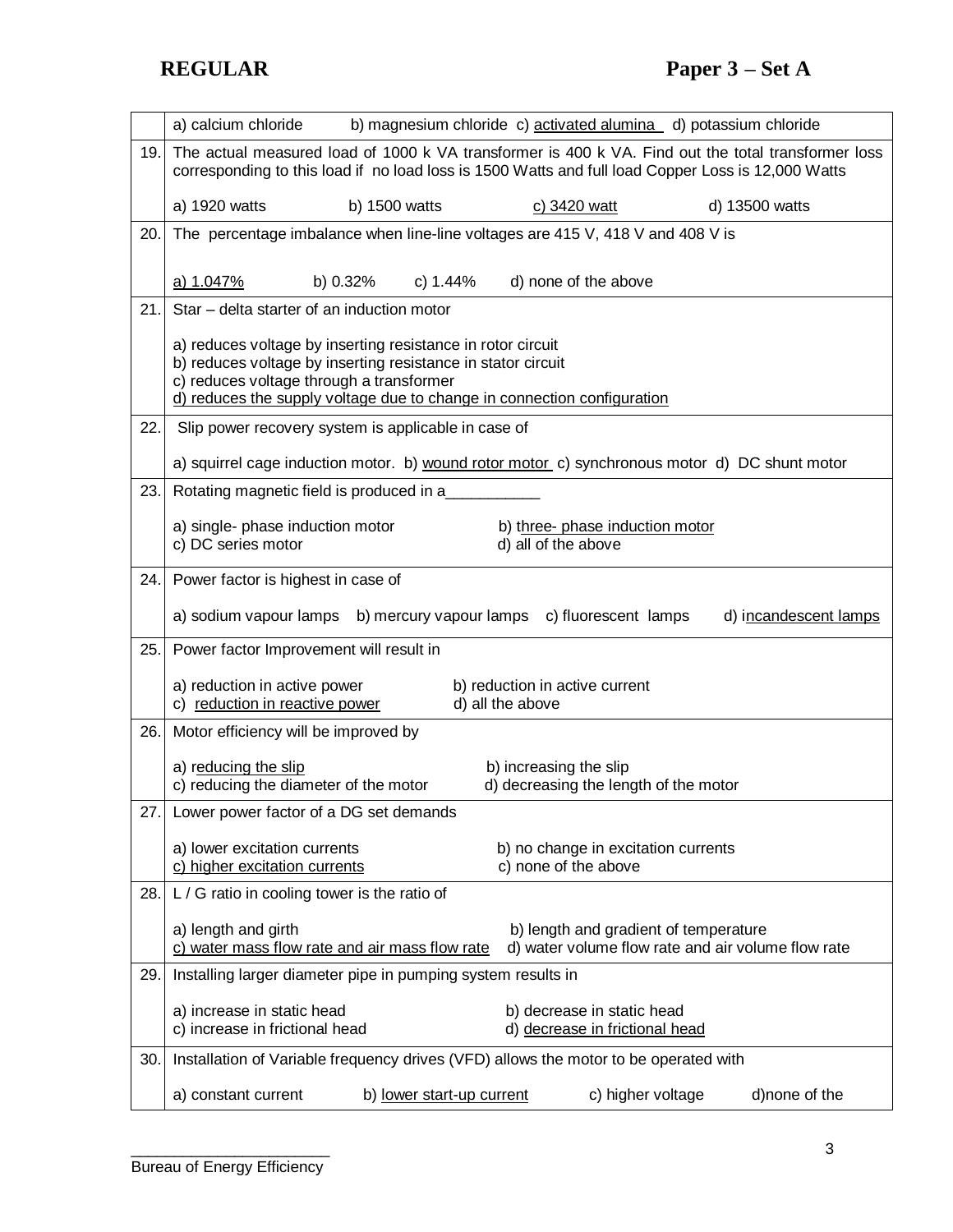|     | above                                                                                                                                                                                                                                                                        |  |  |  |  |  |  |  |
|-----|------------------------------------------------------------------------------------------------------------------------------------------------------------------------------------------------------------------------------------------------------------------------------|--|--|--|--|--|--|--|
| 31. | In a no load test of a poly-phase induction motor, the measured power by the wattmeter consists of:                                                                                                                                                                          |  |  |  |  |  |  |  |
|     | a) core loss<br>b) copper loss                                                                                                                                                                                                                                               |  |  |  |  |  |  |  |
|     | c) core loss, windage & friction loss<br>d) stator copper loss, iron loss, windage & friction loss                                                                                                                                                                           |  |  |  |  |  |  |  |
| 32. | In a large compressed air system, about 70% to 80% of moisture in the compressed air is removed at<br>the                                                                                                                                                                    |  |  |  |  |  |  |  |
|     | c) air receiver<br>d) inter cooler<br>a) air dryer<br>b) after cooler                                                                                                                                                                                                        |  |  |  |  |  |  |  |
| 33. | Illuminance of a surface is expressed in                                                                                                                                                                                                                                     |  |  |  |  |  |  |  |
|     | a) radians<br>c) lumens<br>d) LPD<br>b) $lux$                                                                                                                                                                                                                                |  |  |  |  |  |  |  |
| 34. | If two identical pumps operate in series, then the combined shutoff head is                                                                                                                                                                                                  |  |  |  |  |  |  |  |
|     | a) it does not affect head<br>b) more than double<br>c) doubled<br>d) less than                                                                                                                                                                                              |  |  |  |  |  |  |  |
| 35. | If the speed of a reciprocating pump is reduced by 50 %, the head                                                                                                                                                                                                            |  |  |  |  |  |  |  |
|     | a) is reduced by 50%<br>b) is reduced by 12.5%<br>c) remains same<br>d) none of the above                                                                                                                                                                                    |  |  |  |  |  |  |  |
| 36. | If the observed temperature in air receiver is higher than ambient air temperature the correction factor<br>for free air delivery will be:                                                                                                                                   |  |  |  |  |  |  |  |
|     | a) less than one<br>d) equal to zero<br>b) greater than one<br>c) equal to one                                                                                                                                                                                               |  |  |  |  |  |  |  |
| 37. | If the COP of a vapour compression system is 3.5 and the motor draws power of 10.8 kW at 90%<br>motor efficiency, the cooling effect of vapour compression system will be:                                                                                                   |  |  |  |  |  |  |  |
|     | a) 34 kW<br>b) 37.8 kW<br>c) 0.36 kW<br>d) none of the above                                                                                                                                                                                                                 |  |  |  |  |  |  |  |
| 38. | If EER of One Ton Split AC is 3.5, what is its power rating?                                                                                                                                                                                                                 |  |  |  |  |  |  |  |
|     | a) 1.0 k W<br>b) 1.5 kW<br>c) 0.8 kW<br>d) None of the above                                                                                                                                                                                                                 |  |  |  |  |  |  |  |
| 39. | Humidification involves                                                                                                                                                                                                                                                      |  |  |  |  |  |  |  |
|     | a) reducing wet bulb temperature and specific humidity<br>b) reducing dry bulb temperature and specific humidity<br>c) increasing wet bulb temperature and decreasing specific humidity<br>d) reducing dry bulb temperature and increasing specific humidity                 |  |  |  |  |  |  |  |
| 40. | Higher COP can be achieved with                                                                                                                                                                                                                                              |  |  |  |  |  |  |  |
|     | a) lower evaporator temperature and higher condenser temperature<br>b) higher evaporator temperature and Lower condenser temperature<br>c) higher evaporator temperature and higher condenser temperature<br>d) lower evaporator temperature and Lower condenser temperature |  |  |  |  |  |  |  |
| 41. | Friction losses in a pumping system is                                                                                                                                                                                                                                       |  |  |  |  |  |  |  |
|     | a) inversely proportional to flow<br>b) inversely proportional to cube of flow<br>d) inversely proportional square of flow<br>c) proportional to square of flow                                                                                                              |  |  |  |  |  |  |  |
| 42. | Flow control by damper operation in fan system will                                                                                                                                                                                                                          |  |  |  |  |  |  |  |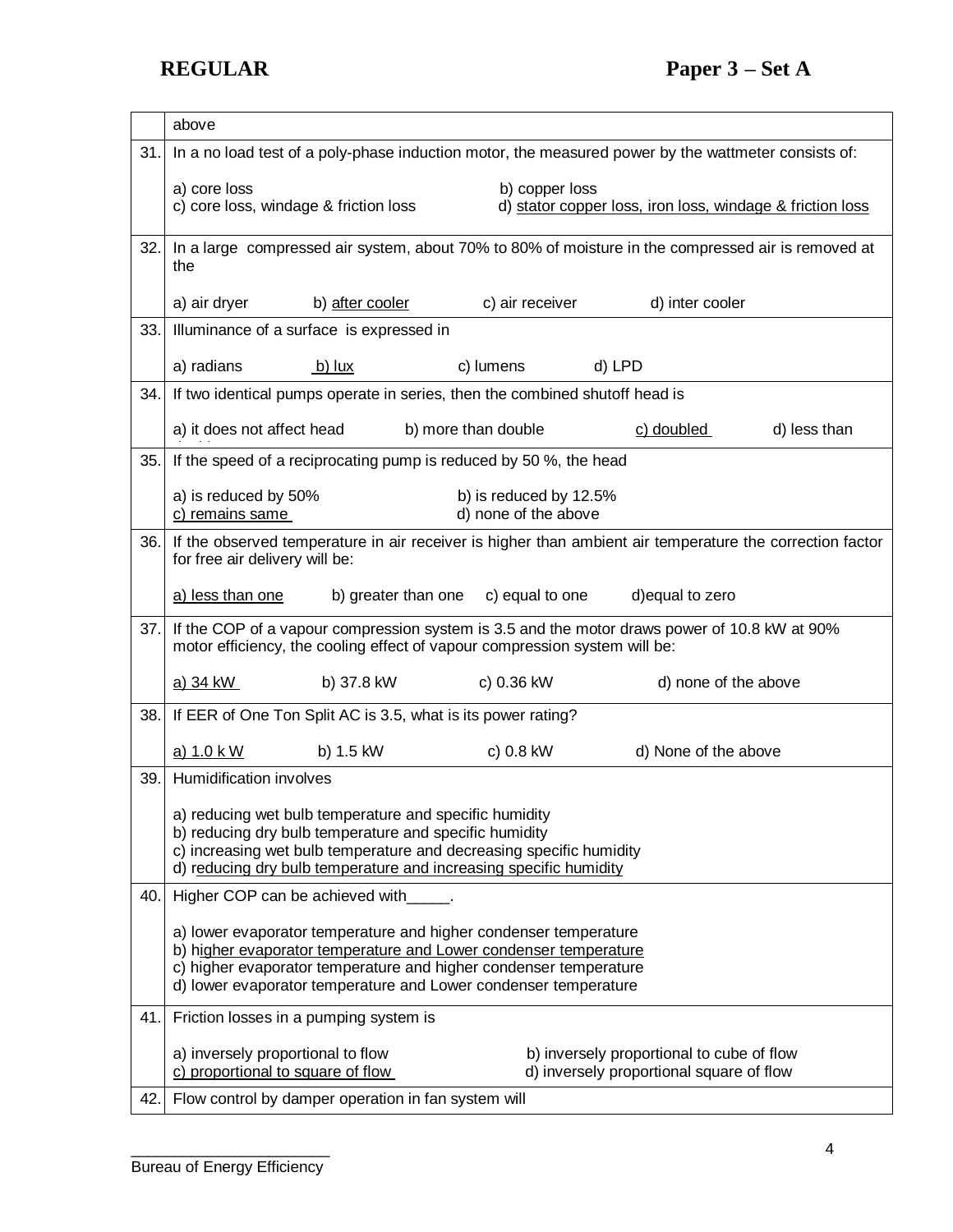|     | a) increase energy consumption   |                                                                                   |                                                  | b) reduce energy consumption                                                                                                                                                                             |                |  |  |
|-----|----------------------------------|-----------------------------------------------------------------------------------|--------------------------------------------------|----------------------------------------------------------------------------------------------------------------------------------------------------------------------------------------------------------|----------------|--|--|
|     | c) reduce system resistance      |                                                                                   | d) none of the above                             |                                                                                                                                                                                                          |                |  |  |
| 43. |                                  |                                                                                   |                                                  | Find the Total Harmonic Distortion (THD) for current for the following current readings. Current at 50<br>Hz fundamental frequency = 250 A, Third harmonic current = 50 A, fifth harmonic current = 35 A |                |  |  |
|     | a) 58 %                          | b) $48%$                                                                          | c) $24%$                                         | d) 34 %                                                                                                                                                                                                  |                |  |  |
| 44. |                                  | 28.92 kg/kg mole and Gas constant:847.84 mmWC m <sup>3</sup> /kg mole K)          |                                                  | Calculate the density of air at 11400 mmWC absolute pressure and 65°C. (Molecular weight of air:                                                                                                         |                |  |  |
|     | a) 1.2 $kg/m3$                   |                                                                                   | b) $1.5 \text{ kg/m}^3$ c) $1.15 \text{ kg/m}^3$ | d) none of the above                                                                                                                                                                                     |                |  |  |
| 45. |                                  | A spark ignition engine is used for firing which type of fuels:                   |                                                  |                                                                                                                                                                                                          |                |  |  |
|     | a) high speed diesel             |                                                                                   | b) light diesel oil                              | c) natural gas                                                                                                                                                                                           | d) furnace oil |  |  |
| 46. |                                  | hotel building is 43000W, the Lighting Power Density (LPD) is:                    |                                                  | A hotel building has four floors each of 1000 $m2$ area. If the interior lighting power allowance for the                                                                                                |                |  |  |
|     | a) 10.75                         | b) 0.09                                                                           | c) $43$                                          | d) data insufficient                                                                                                                                                                                     |                |  |  |
| 47. |                                  | 0.33 litres/ kWh at that load, then what is the kVA loading of the set at 0.8 PF? |                                                  | A DG set consumes 70 litres per hour of diesel oil. If the specific fuel consumption of this DG set is                                                                                                   |                |  |  |
|     | a) 212 kVA                       | b) 265 kVA                                                                        | c) 170 kVA                                       | d) none of the above                                                                                                                                                                                     |                |  |  |
| 48. |                                  | operating at 119 kVAr. The reason out of the following could be                   |                                                  | A company installed a 130 kVAr, 600 Volt capacitor but the power meter indicates that it is only                                                                                                         |                |  |  |
|     | a) operating at low load         |                                                                                   | b) high voltage                                  | c) low voltage                                                                                                                                                                                           | d) low current |  |  |
| 49. | 25 kW. The percent motor load is |                                                                                   |                                                  | A 50 hp motor with a full load efficiency rating of 90 percent was metered and found to be operating at                                                                                                  |                |  |  |
|     | a) 75%                           | b) $50\%$                                                                         | c) 60%                                           | d) 25%                                                                                                                                                                                                   |                |  |  |
| 50. |                                  | and 0.8 PF. What will be the rated efficiency                                     |                                                  | A 22 kW, 415 kV, 45A, 0.8 PF, 1475 RPM, 4 pole 3 phase induction motor operating at 420 V, 40 A                                                                                                          |                |  |  |
|     | a) 85.0%                         | b) $94.5%$                                                                        | $\sim$ 0) 89.9%                                  | d) 88.2%                                                                                                                                                                                                 |                |  |  |

| End of Section - I |  |  |  |  |  |  |  |
|--------------------|--|--|--|--|--|--|--|
|                    |  |  |  |  |  |  |  |

# Section – II: SHORT DESCRIPTIVE QUESTIONS Marks: 8 x 5 = 40

- (i) Answer all **Eight** questions
- (ii) Each question carries **Five** marks

| S-1   List five energy saving measures for air conditioning system. |
|---------------------------------------------------------------------|
|                                                                     |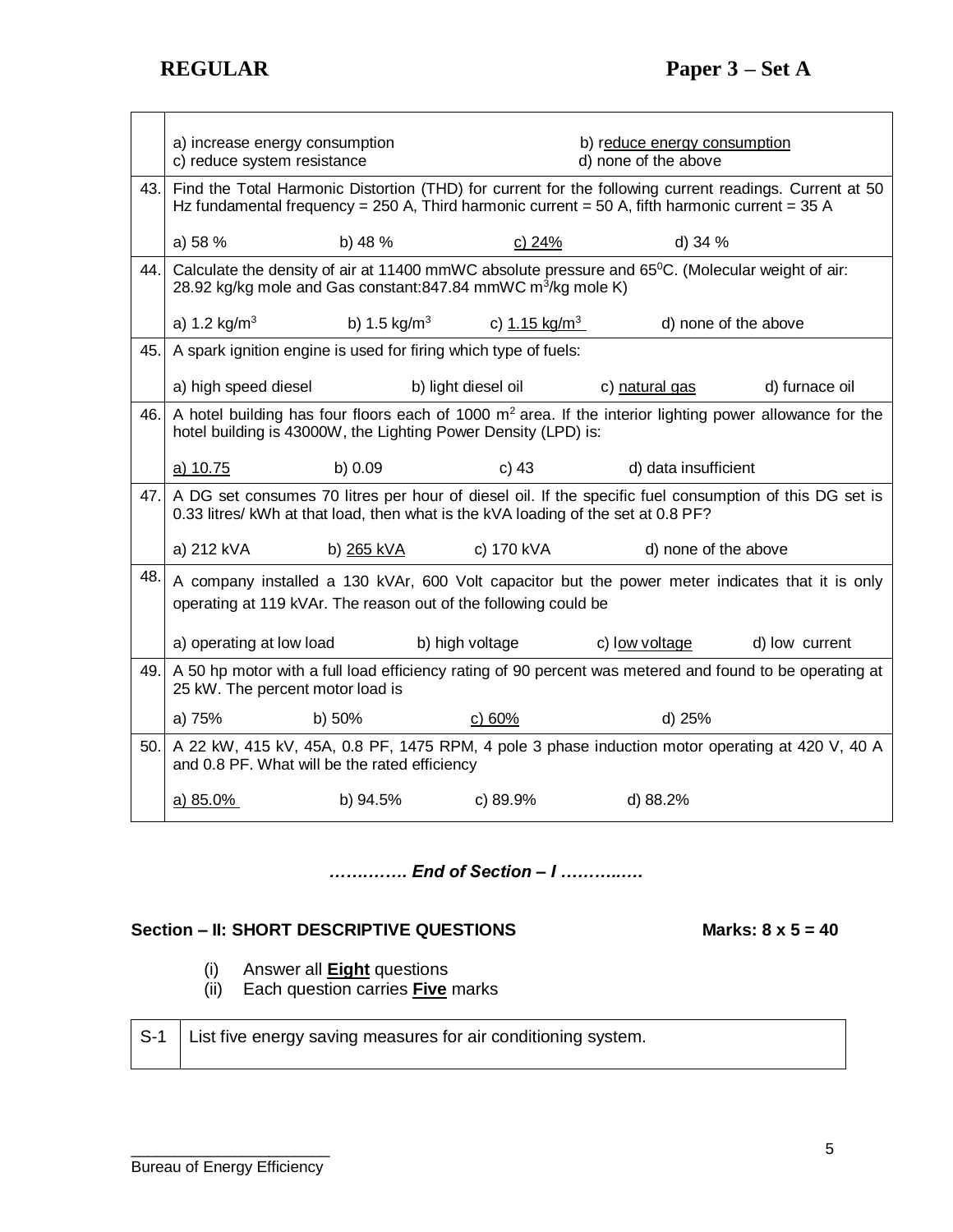|       | Insulate all cold lines / vessels using economic insulation thickness to minimize<br>$\bullet$<br>heat gains.                                                                                                                                                                                                                                                                                                                                                                                                                                                                                                                                                           |  |  |  |  |  |  |  |  |
|-------|-------------------------------------------------------------------------------------------------------------------------------------------------------------------------------------------------------------------------------------------------------------------------------------------------------------------------------------------------------------------------------------------------------------------------------------------------------------------------------------------------------------------------------------------------------------------------------------------------------------------------------------------------------------------------|--|--|--|--|--|--|--|--|
|       | Optimize air conditioning volumes by measures such as use of false ceiling and<br>٠<br>segregation of critical areas for air conditioning by air curtains.                                                                                                                                                                                                                                                                                                                                                                                                                                                                                                              |  |  |  |  |  |  |  |  |
|       | Minimize the air conditioning loads by measures such as<br>roof cooling,<br>roof painting,<br>٠<br>efficient lighting,<br>$\bullet$<br>pre-cooling of fresh air by air- to-air heat exchangers<br>$\bullet$<br>Variable volume air system<br>$\bullet$<br>Optimal thermo-static setting of temperature of air conditioned spaces<br>$\bullet$<br>Sun film application<br>$\bullet$                                                                                                                                                                                                                                                                                      |  |  |  |  |  |  |  |  |
|       | Minimize the process heat loads by measures involving TR reduction and<br>refrigeration temperature level reduction<br>Flow optimization<br>Heat transfer area increase to accept higher temperature coolant<br>٠<br>Avoid wastages by heat gains<br>$\bullet$<br>Avoid wastages by loss of chilled water<br>$\bullet$<br>Avoid wastages by ideal flows.<br>$\bullet$<br>Frequent cleaning and descaling of all heat exchangers<br>$\bullet$                                                                                                                                                                                                                            |  |  |  |  |  |  |  |  |
|       | At refrigeration and AC plant area<br>Minimize part load operations by matching loads and plant capacity on line;<br>$\bullet$<br>adopt variable speed drives for varying load.<br>Ensure regular maintenance of all AC plant components as per manufacturers<br>٠<br>guide lines.<br>Ensure adequate quantity of chilled water flows, cooling water flows<br>٠<br>Avoid by pass flow by closing valves of ideal equipment<br>$\bullet$<br>Adopt VAR system where economics permit as non CFC solutions<br>$\bullet$<br>Make efforts to continuously optimize condenser and evaporator parameters for<br>minimizing specific energy consumption and maximizing capacity |  |  |  |  |  |  |  |  |
|       | (5 marks for relevant points as above)                                                                                                                                                                                                                                                                                                                                                                                                                                                                                                                                                                                                                                  |  |  |  |  |  |  |  |  |
| $S-2$ | The total system resistance of a piping loop is 50 meters and the static head is 15<br>meters at designed water flow. Calculate the system resistance offered at 75%, 50%<br>and 25% of water flow                                                                                                                                                                                                                                                                                                                                                                                                                                                                      |  |  |  |  |  |  |  |  |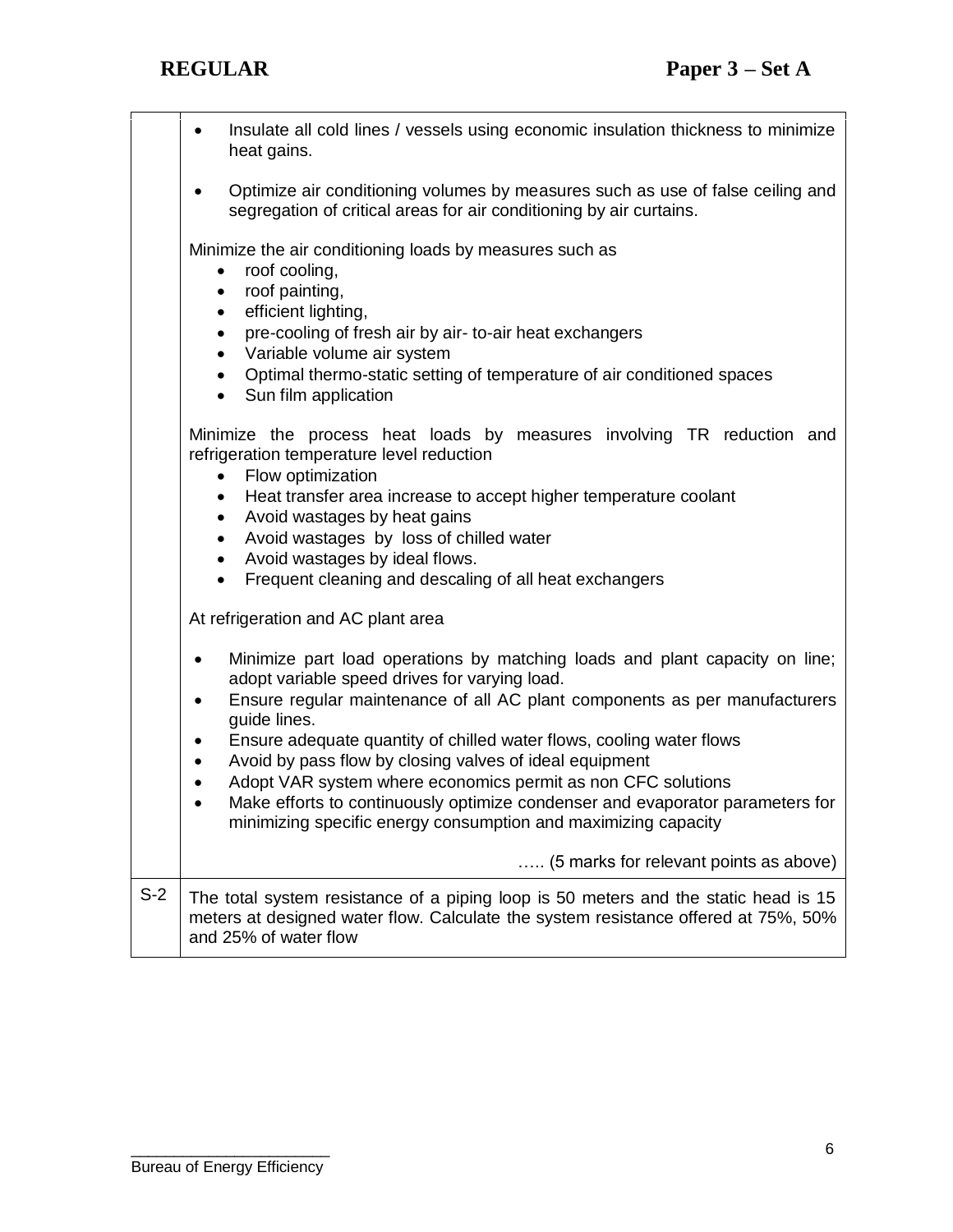|       | Solution:                                                                                                                                                                                                                                                                                                                                                                                                                                                                                                 |       |       |    |                                   |  |  |  |  |
|-------|-----------------------------------------------------------------------------------------------------------------------------------------------------------------------------------------------------------------------------------------------------------------------------------------------------------------------------------------------------------------------------------------------------------------------------------------------------------------------------------------------------------|-------|-------|----|-----------------------------------|--|--|--|--|
|       | Total System Resistance of piping loop: 50m<br>Static Head: 15 m<br>So, Dynamic Head at designed water flow: 35m<br>$\ldots$ (2 mark)                                                                                                                                                                                                                                                                                                                                                                     |       |       |    |                                   |  |  |  |  |
|       | <b>Static Head</b><br><b>Total Resistance</b><br>Dynamic Head (m)<br>SI.No.<br>Flow%<br>$= 35 \times (%flow)^{2}$<br>(m)<br>(m)                                                                                                                                                                                                                                                                                                                                                                           |       |       |    |                                   |  |  |  |  |
|       | 1                                                                                                                                                                                                                                                                                                                                                                                                                                                                                                         | 75.0% | 19.68 | 15 | 34.68                             |  |  |  |  |
|       | $\overline{2}$                                                                                                                                                                                                                                                                                                                                                                                                                                                                                            | 50.0% | 8.75  | 15 | 23.75                             |  |  |  |  |
|       | 3                                                                                                                                                                                                                                                                                                                                                                                                                                                                                                         | 25.0% | 2.19  | 15 | 17.19                             |  |  |  |  |
|       |                                                                                                                                                                                                                                                                                                                                                                                                                                                                                                           |       |       |    | $(3 \text{ marks-(each 1 mark)})$ |  |  |  |  |
| $S-3$ | In a DG set, the generator is rated at 1000 kVA, 415V, 1390 A, 0.8 PF, 1500 RPM.<br>The full load specific energy consumption of this DG set as measured by the energy<br>auditor is 4.0 kWh per liter of fuel and air drawn by the DG set is 14 kg/kg of fuel. The<br>energy auditor has recommended a waste heat recovery (WHR) system. Also the<br>auditor indicated that the waste heat recovery potential is 2.6x10 <sup>5</sup> kCal/hr at the<br>existing engine exhaust gas temperature of 583°C. |       |       |    |                                   |  |  |  |  |
|       | Estimate the exhaust temperature to chimney after installation of proposed WHR<br>system. The specific gravity of fuel oil is 0.86 and specific heat of flue gas is 0.25<br>kCal/kg <sup>o</sup> C.                                                                                                                                                                                                                                                                                                       |       |       |    |                                   |  |  |  |  |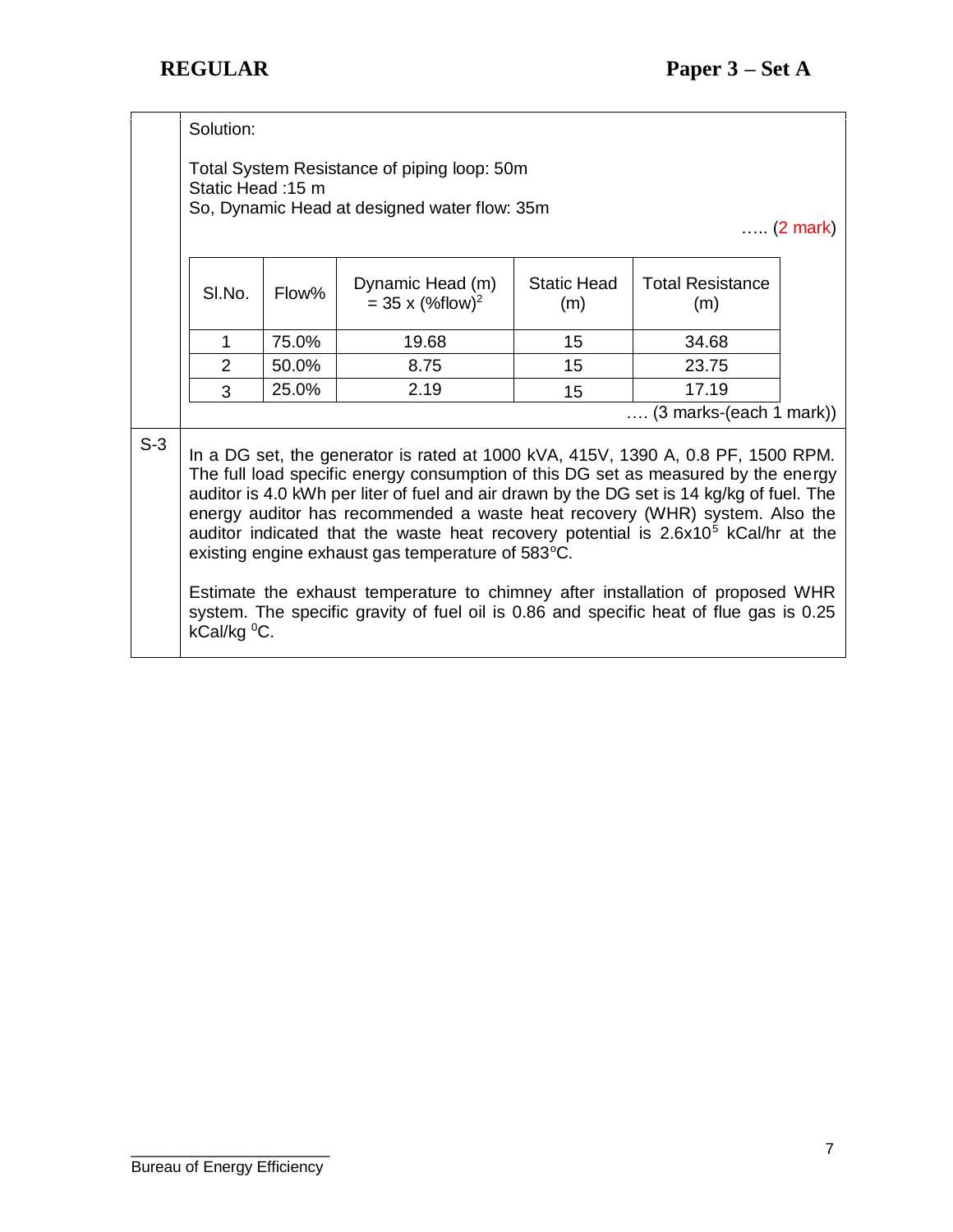|       | Solution:      |                                                                                                                                                                                                                                                    |          |            |
|-------|----------------|----------------------------------------------------------------------------------------------------------------------------------------------------------------------------------------------------------------------------------------------------|----------|------------|
|       | 1              | Rated kVA of Diesel Generator<br>(given)                                                                                                                                                                                                           | 1000     |            |
|       | $\overline{2}$ | Rated kW @ 0.8 pf                                                                                                                                                                                                                                  | 800      | $0.5$ mark |
|       | 3              | Specific fuel consumption (kWh/lts)<br>(given)                                                                                                                                                                                                     | 4        |            |
|       | 4              | Specific gravity of fuel oil<br>(given)                                                                                                                                                                                                            | 0.86     |            |
|       | 5              | Oil consumption at full load in kg/hr ((2*4)/3)                                                                                                                                                                                                    | 172      | 1 mark     |
|       | 6              | Air supplied per kg of fuel (kg)<br>(given)                                                                                                                                                                                                        | 14       |            |
|       | $\overline{7}$ | Mass of flue gas (14+1)                                                                                                                                                                                                                            | 15       |            |
|       | 8              | Mass of flue gas kg per hour (7*5)                                                                                                                                                                                                                 | 2580     | 1 mark     |
|       | 9              | Waste heat recovery potential kCal/hr<br>(given)                                                                                                                                                                                                   | 2,60,000 |            |
|       | 10             | Delta T across waste heat recovery system<br>(Heat kCal/hr)/(mass of flue gas kg/hr*specific heat,<br>kcal/kg <sup>0</sup> C)<br>$= (260000/2580x0.25)$                                                                                            | 403      | $1.5$ mark |
|       | 11             | Present Flue gas temp. or temp. before waste heat<br>(given)<br>recovery system                                                                                                                                                                    | 583      |            |
|       | 12             | Exit flue gas temp. after waste heat recovery<br>system $(583 - delta T)$                                                                                                                                                                          | 180      | 1 mark     |
| $S-4$ | Solution       | The input power to a fan is 30kW for a 2500 Nm <sup>3</sup> /hr fluid flow. The fan pulley<br>diameter is 300mm. If the flow to be reduced by 15% by changing the fan pulley,<br>what should be the diameter of fan pulley and power input to fan. |          |            |
|       |                |                                                                                                                                                                                                                                                    |          |            |
|       | 1              | Input power to fan kW                                                                                                                                                                                                                              | 30       |            |
|       | $\overline{2}$ | Fluid flow Nm <sup>3</sup> /hr                                                                                                                                                                                                                     | 2500     |            |
|       | 3              | Diameter of Fan pulley (mm)                                                                                                                                                                                                                        | 300      |            |
|       | $\overline{4}$ | Governing Equation is $N_1D_1=N_2D_2$                                                                                                                                                                                                              | $Eqn-1$  | 1 mark     |
|       | 5              | $N_2 = 0.85N_1$                                                                                                                                                                                                                                    | given    |            |
|       | 6              | From Eqn-1 $D_2=(D_1)^*(N_1/N_2)$ ; = (300)*(N <sub>1</sub> /0.85N <sub>1</sub> )                                                                                                                                                                  | 352mm    | 2 marks    |
|       | $\mathbf{7}$   | $(KW_1/KW_2) = (N_1^3/N_2^3)$ ;<br>Hence, $KW_2=(N_2/N_1)^{3*}(KW_1) = (0.85 N_1/N_1)^{3*}(30)$                                                                                                                                                    | 18.42KW  | 2 marks    |
|       |                | So Power requirement for fan will be 18.4 kW.                                                                                                                                                                                                      |          |            |
|       |                | Fan pulley to be changed to 352 mm diameter.                                                                                                                                                                                                       |          |            |
|       |                |                                                                                                                                                                                                                                                    |          |            |
| $S-5$ |                | Define Lux and Luminous efficacy                                                                                                                                                                                                                   |          |            |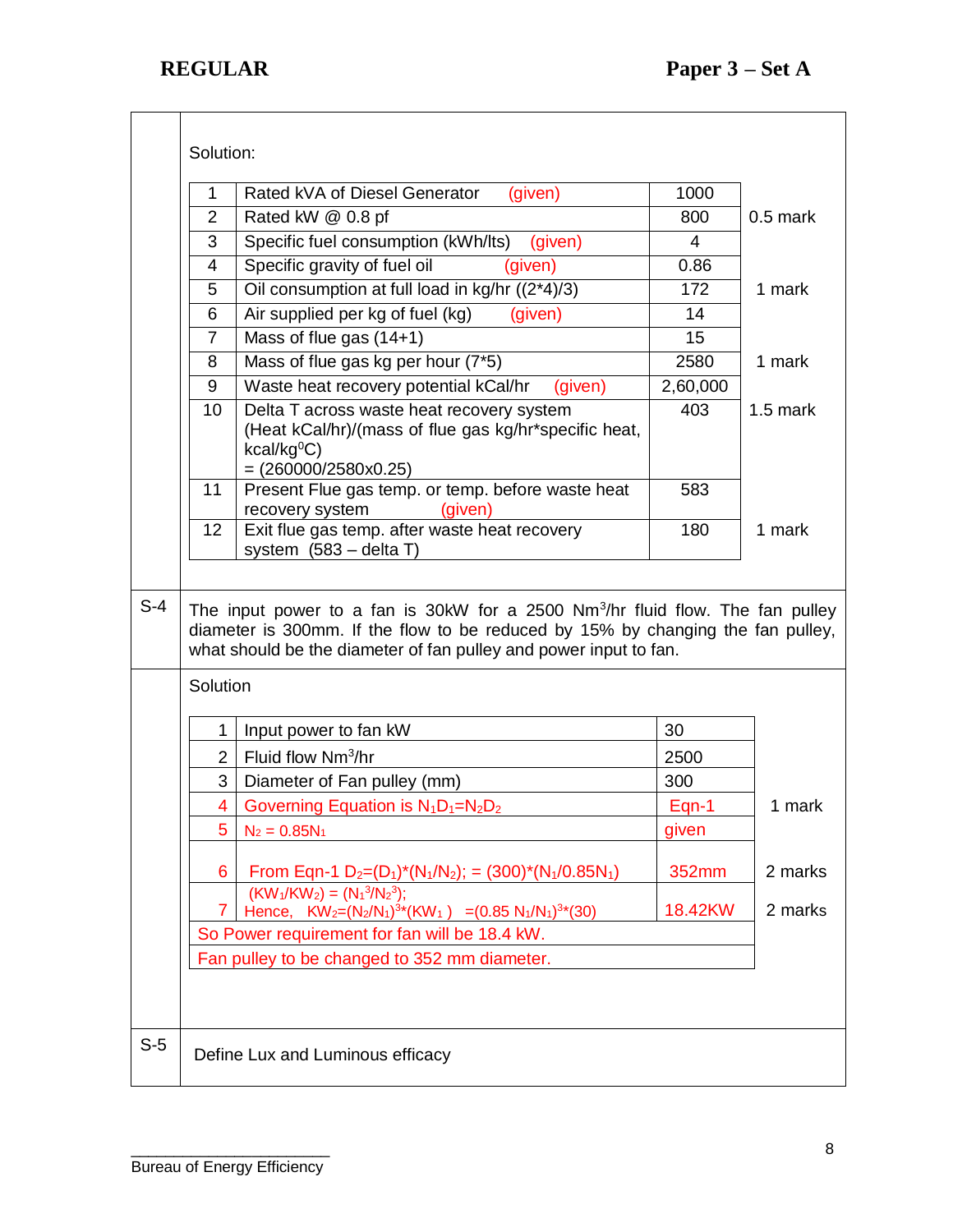|       | Ans            |                                                                                                                                                                   |                                                                                                                                                                                                                                                      |                                       |        |                    |                       |  |  |  |
|-------|----------------|-------------------------------------------------------------------------------------------------------------------------------------------------------------------|------------------------------------------------------------------------------------------------------------------------------------------------------------------------------------------------------------------------------------------------------|---------------------------------------|--------|--------------------|-----------------------|--|--|--|
|       |                |                                                                                                                                                                   | Lux (Ix) is the illuminance produced by a luminous flux of one lumen,<br>uniformly distributed over a surface area of one square meter. It is also defined as<br>the International System unit of illumination, equal to one lumen per square meter. |                                       |        |                    |                       |  |  |  |
|       |                |                                                                                                                                                                   |                                                                                                                                                                                                                                                      |                                       |        |                    | $(2.5 \text{ marks})$ |  |  |  |
|       |                | electricity to light form.                                                                                                                                        | Luminous efficacy is defined as the ratio of luminous flux emitted by a lamp to<br>the power consumed by the lamp. Efficacy is energy efficiency of conversion from                                                                                  |                                       |        |                    |                       |  |  |  |
|       |                |                                                                                                                                                                   |                                                                                                                                                                                                                                                      |                                       |        |                    | $(2.5 \text{ marks})$ |  |  |  |
| $S-6$ | were made.     |                                                                                                                                                                   | During an energy audit of a power plant cooling tower, the following observations                                                                                                                                                                    |                                       |        |                    |                       |  |  |  |
|       |                | Power plant generation                                                                                                                                            |                                                                                                                                                                                                                                                      | $= 785$ MW                            |        |                    |                       |  |  |  |
|       | $\bullet$      | Circulation rate                                                                                                                                                  |                                                                                                                                                                                                                                                      | =107000 $m^3$ /hr                     |        |                    |                       |  |  |  |
|       | ٠              | Cooling tower range                                                                                                                                               |                                                                                                                                                                                                                                                      | $= 10.5$ °C                           |        |                    |                       |  |  |  |
|       |                |                                                                                                                                                                   | Power plant design COC value = $3.8^{\circ}$ C                                                                                                                                                                                                       |                                       |        |                    |                       |  |  |  |
|       |                |                                                                                                                                                                   |                                                                                                                                                                                                                                                      |                                       |        |                    |                       |  |  |  |
|       |                | As an auditor find out                                                                                                                                            |                                                                                                                                                                                                                                                      |                                       |        |                    |                       |  |  |  |
|       |                |                                                                                                                                                                   | a) The total water consumption per hour,                                                                                                                                                                                                             |                                       |        |                    |                       |  |  |  |
|       |                |                                                                                                                                                                   | b) Specific water consumption in m <sup>3</sup> /MW generation.                                                                                                                                                                                      |                                       |        |                    |                       |  |  |  |
|       |                |                                                                                                                                                                   |                                                                                                                                                                                                                                                      |                                       |        |                    |                       |  |  |  |
|       |                | The plant is pursuing an up-gradation treatment plan to increase COC to 7.0.<br>c) What would be the potential water savings in $m^3/hr$ and $m^3/MW$ generation? |                                                                                                                                                                                                                                                      |                                       |        |                    |                       |  |  |  |
|       | Ans            |                                                                                                                                                                   |                                                                                                                                                                                                                                                      |                                       |        |                    |                       |  |  |  |
|       | S.No.          | Item Ref.                                                                                                                                                         | <b>Calculation</b>                                                                                                                                                                                                                                   |                                       | value  | units              |                       |  |  |  |
|       | 1              | Evaporation loss                                                                                                                                                  | 0.00085*Circulati                                                                                                                                                                                                                                    | 0.00085 *                             | 1719   | $m^3/hr$           | $0.5$ mark            |  |  |  |
|       |                |                                                                                                                                                                   | on rate in m <sup>3</sup> /hr *<br>(CT range in deg                                                                                                                                                                                                  | 107000 *<br>$(10.5)$ <sup>*</sup> 1.8 |        |                    |                       |  |  |  |
|       |                |                                                                                                                                                                   | $C$ <sup>*</sup> 1.8                                                                                                                                                                                                                                 |                                       |        |                    |                       |  |  |  |
|       | $\overline{2}$ | Blow-down loss                                                                                                                                                    | Evaporation<br>loss/(COC-1)                                                                                                                                                                                                                          | $1719/ (3.8-1)$                       | 614    | $m^3/hr$           | $0.5$ mark            |  |  |  |
|       | 3              | Total as run<br>hourly<br>consumption                                                                                                                             | S.No 1 + S.No 2                                                                                                                                                                                                                                      | $(1719+614)$                          | 2333   | $m^3/hr$           | $0.5$ mark            |  |  |  |
|       | 4              | Specific water<br>consumption                                                                                                                                     | S.No. 3/785                                                                                                                                                                                                                                          | (2333/785)                            | 2.97   | m <sup>3</sup> /MW | $0.5$ mark            |  |  |  |
|       | 5              | Blow down at<br>improved COC<br>of 7.0                                                                                                                            | Evaporation<br>loss/(COC-1)                                                                                                                                                                                                                          | $1719/(7-1)$                          | 286.5  | $m^3/hr$           | $0.5$ mark            |  |  |  |
|       | 6              | <b>Total water</b><br>consumption at<br>improved COC                                                                                                              | $S.No 1 + S.No 5$                                                                                                                                                                                                                                    | $(1719+286.5)$                        | 2005.5 | $m^3/hr$           | $0.5$ mark            |  |  |  |
|       | $\overline{7}$ | Specific water<br>consumption at                                                                                                                                  | S.No 6/785                                                                                                                                                                                                                                           | (2005.5/785)                          | 2.56   | m <sup>3</sup> /MW | $0.5$ mark            |  |  |  |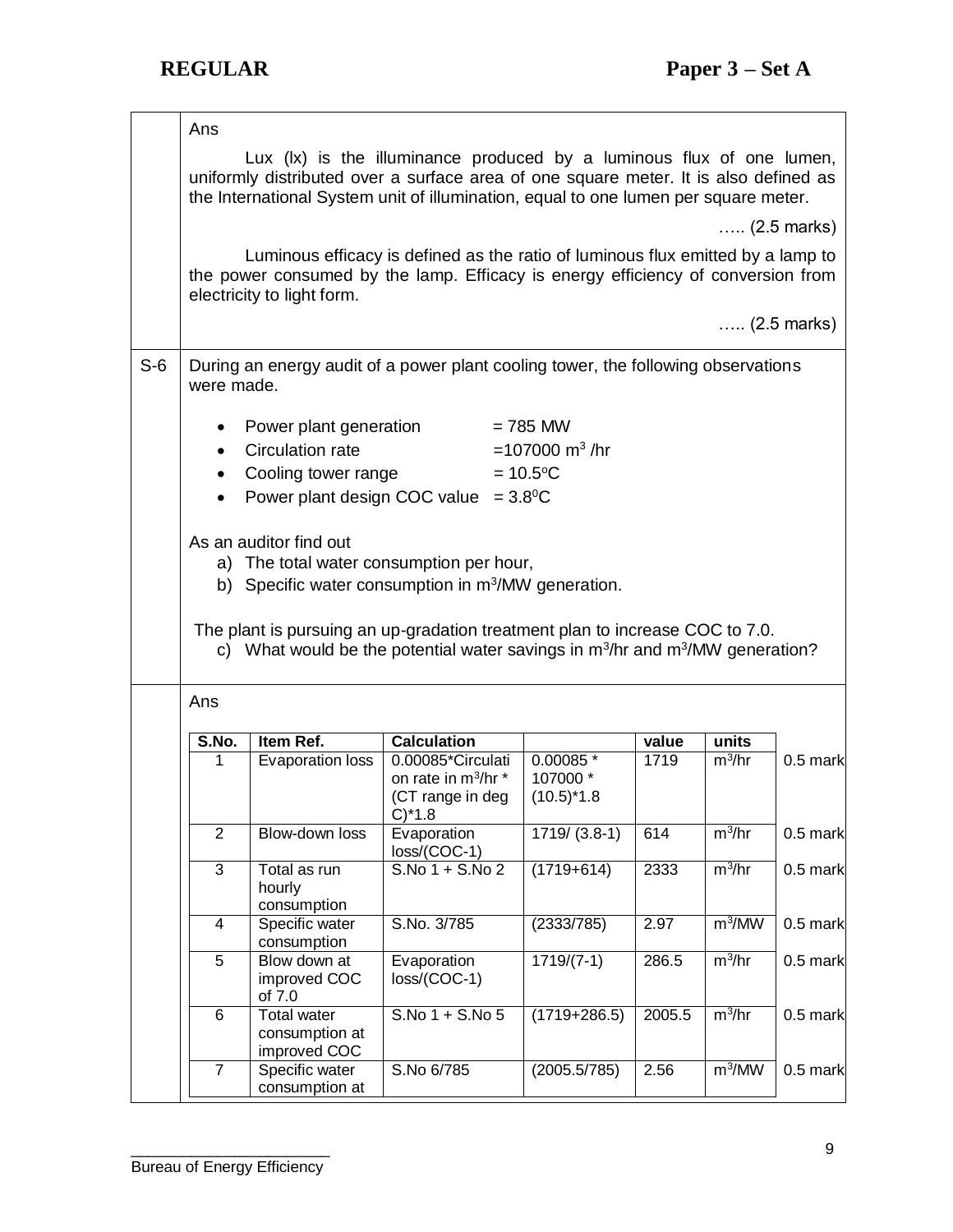|       |      | improved COC                                                                    |                                                                                                                                                                                                                                                                                                                |                      |       |                    |                    |
|-------|------|---------------------------------------------------------------------------------|----------------------------------------------------------------------------------------------------------------------------------------------------------------------------------------------------------------------------------------------------------------------------------------------------------------|----------------------|-------|--------------------|--------------------|
|       | 8    | <b>Total water</b><br>saving per hour                                           | S.No 3 - S.No 6                                                                                                                                                                                                                                                                                                | $(2333 -$<br>2005.5) | 327.5 | $m^3/hr$           | $0.5$ mark         |
|       | 9    | Water<br>saving/MW<br>generation                                                | S.No 8/785                                                                                                                                                                                                                                                                                                     | (327.5/785)          | 0.417 | m <sup>3</sup> /MW | 1 mark             |
| $S-7$ |      | Explain with equation for COP <sub>Carnot</sub> that:<br>condenser temperature. | (a) higher COP <sub>Carnot</sub> is achieved with higher evaporator temperature and lower<br>(b) COP <sub>Carnot</sub> does not take into account the type of compressor<br>(c) How is the COP normally used in the industry given?                                                                            |                      |       |                    |                    |
|       | Ans: |                                                                                 |                                                                                                                                                                                                                                                                                                                |                      |       |                    |                    |
|       | a)   | condenser temperature Tc with                                                   | The theoretical Coefficient of Performance (Carnot), COP <sub>Carnot</sub> - a standard<br>measure of refrigeration efficiency of an ideal refrigeration system- depends on<br>two key system temperatures, namely, evaporator temperature Te and<br>COP being given as: $COP_{Carnot} = Te / (Tc - Te)$ .     |                      |       |                    | $\ldots$ (2 marks) |
|       |      | compressor.                                                                     | b) This expression also indicates that higher COP <sub>Carnot</sub> is achieved with higher<br>evaporator temperature and lower condenser temperature. But COP <sub>Carnot</sub> is only<br>a ratio of temperatures, and hence does not take into account the type of                                          |                      |       |                    | $\ldots$ (2 marks) |
|       |      |                                                                                 | c) Hence the COP normally used in the industry is given by                                                                                                                                                                                                                                                     |                      |       |                    |                    |
|       |      |                                                                                 | $COP = [Cooling effect (kW)/Power input to compressor (kW)]$                                                                                                                                                                                                                                                   |                      |       |                    |                    |
|       |      | expressed as kW                                                                 | where the cooling effect is the difference in enthalpy across the evaporator and                                                                                                                                                                                                                               |                      |       |                    |                    |
|       |      |                                                                                 |                                                                                                                                                                                                                                                                                                                |                      |       |                    | $\ldots$ (1 mark)  |
| $S-8$ |      |                                                                                 | The following single line diagram depicts the location of a 100 kW heater load and a<br>200 kW motor (which is 200 metres away from the 415V, LT bus). The main incoming<br>line power factor of the system is 0.85 lag. Calculate the rating of capacitors to<br>improve PF of main incoming line to 0.9 lag. |                      |       |                    |                    |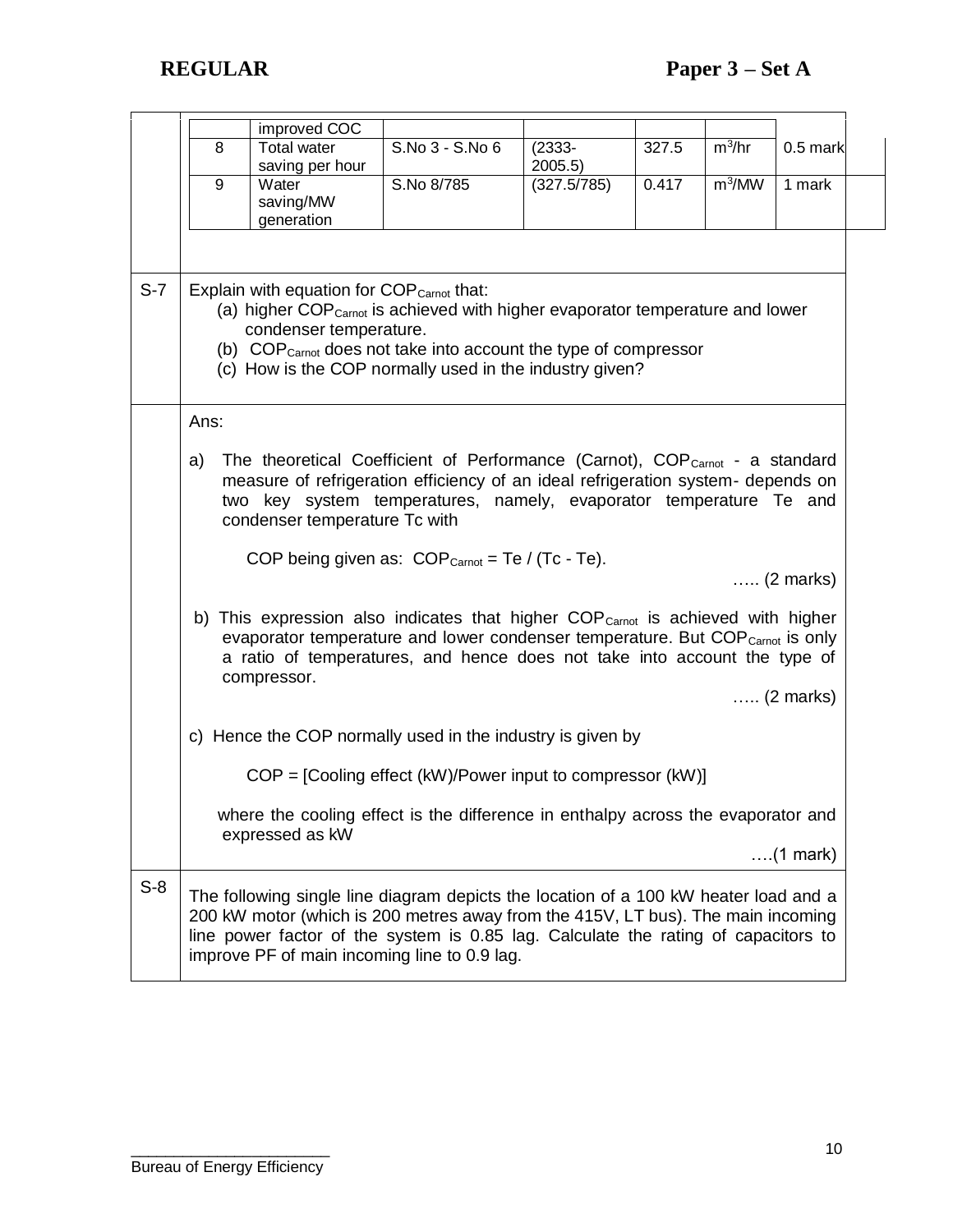

*………..……. End of Section - II ………….….*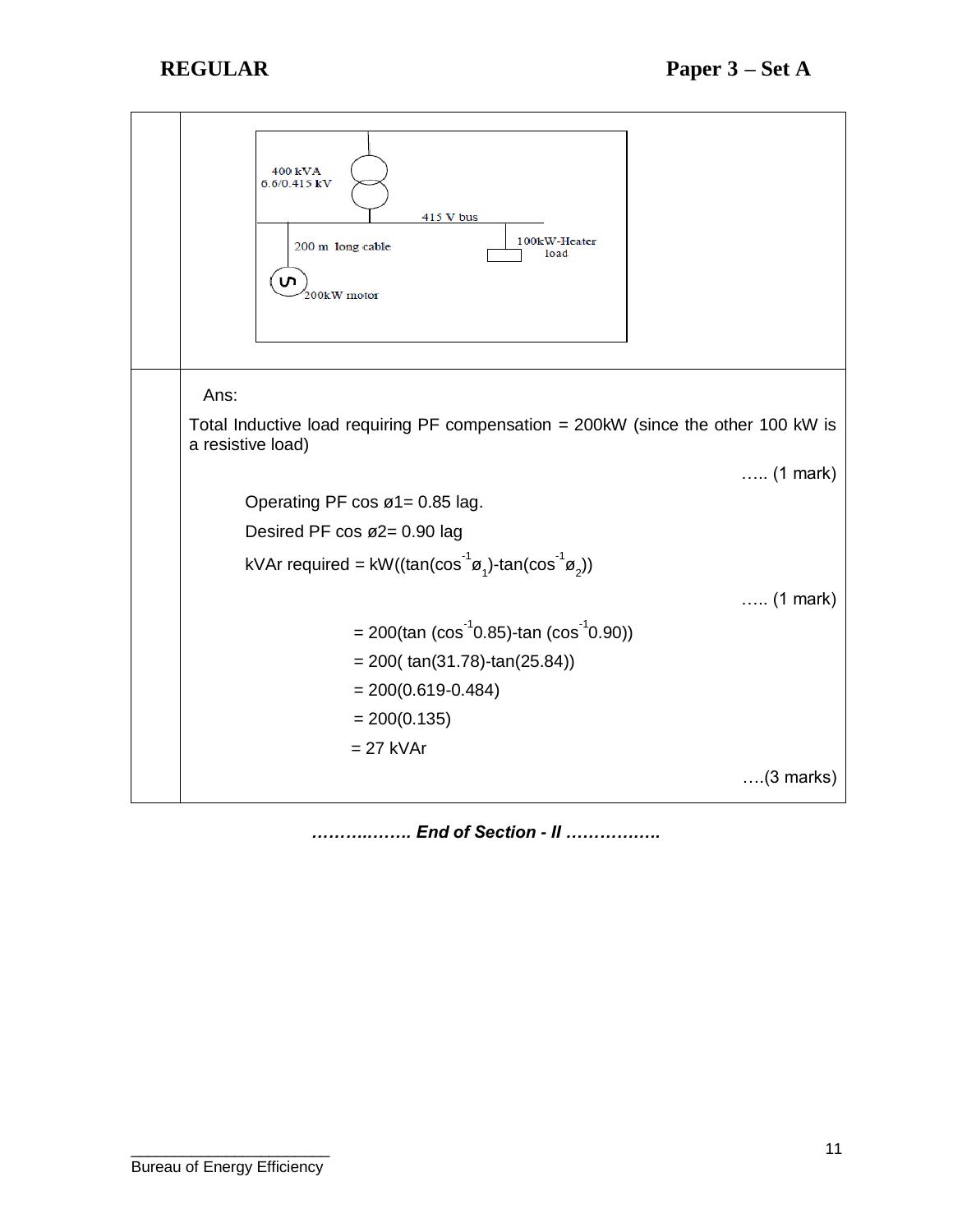## **Section – III: LONG DESCRIPTIVE QUESTIONS Marks: 6 x 10 = 60**

- (i) Answer all **Six** questions
- (ii) Each question carries **Ten** marks

|                | SI.<br>No.                                                                                                                                      | Parameter                                                                                                                                                                                                                                       | Centrifugal<br>Chiller |                  | <b>VAM</b>         |
|----------------|-------------------------------------------------------------------------------------------------------------------------------------------------|-------------------------------------------------------------------------------------------------------------------------------------------------------------------------------------------------------------------------------------------------|------------------------|------------------|--------------------|
|                | 1                                                                                                                                               | Chilled water flow $(m^3/h)$                                                                                                                                                                                                                    | 192                    |                  | 183                |
|                | $\overline{2}$                                                                                                                                  | Condenser water flow $(m^3/h)$                                                                                                                                                                                                                  | 245                    |                  | 360                |
|                | $\overline{3}$                                                                                                                                  | Chiller inlet water temperature $(^{0}C)$                                                                                                                                                                                                       | 13                     |                  | 14.5               |
|                | $\overline{\mathbf{4}}$<br>Condenser water inlet temperature $(^0C)$<br>28<br>$\overline{5}$<br>7.8<br>Chiller outlet water temperature $(^0C)$ |                                                                                                                                                                                                                                                 |                        |                  | 32                 |
|                |                                                                                                                                                 |                                                                                                                                                                                                                                                 |                        | $\overline{9.2}$ |                    |
|                | 6                                                                                                                                               | Condenser water outlet temperature (°C)                                                                                                                                                                                                         | 36.2                   |                  | 40.7               |
|                | $\overline{7}$                                                                                                                                  | Chilled water pump consumption (kW)                                                                                                                                                                                                             | 32                     |                  | 31                 |
|                | 8                                                                                                                                               | Condenser water pump consumption (kW)                                                                                                                                                                                                           | 38                     |                  | 52                 |
|                | 9                                                                                                                                               | Cooling tower fan consumption (kW)                                                                                                                                                                                                              | 9                      |                  | 22                 |
|                | ii)                                                                                                                                             | Condenser Heat load (TR) for both systems?<br>iii) Compare auxiliary power consumption for both systems, give reason?<br>iv) If electricity cost is Rs.4.0/kWh and steam cost is Rs.0.45/kg compare the                                         |                        |                  |                    |
|                | Solution:                                                                                                                                       | operating cost for both systems.                                                                                                                                                                                                                |                        |                  |                    |
|                |                                                                                                                                                 | a) Compression Chiller vs. VAM                                                                                                                                                                                                                  |                        |                  |                    |
|                | SI.<br>No.                                                                                                                                      | Parameter                                                                                                                                                                                                                                       | Centrifugal<br>Chiller | <b>VAM</b>       |                    |
| 1              |                                                                                                                                                 | Refrigeration load delivered (TR)<br>$=$ Mass of Chilled water flow x Specific heat x<br>Delta T of Chilled water<br>= SI. No.1 m <sup>3</sup> /hr * 1000kg/m <sup>3</sup> *1 kcal/kg <sup>o</sup> C *<br>(SI. No. 3. – SI. No. 5) / 3024       | 330.16                 | 320.73           |                    |
| $\overline{2}$ |                                                                                                                                                 | Condenser heat load delivered (TR)<br>$=$ Mass of condenser water flow x Specific<br>heat * Delta T of condenser water<br>= SI. No.2 m <sup>3</sup> /hr * 1000kg/m <sup>3</sup> *1 kcal/kg <sup>0</sup> C *<br>$(SI. No. 6 - SI. No. 4) / 3024$ | 664.35                 | 1035.71          | 2 marks<br>2 marks |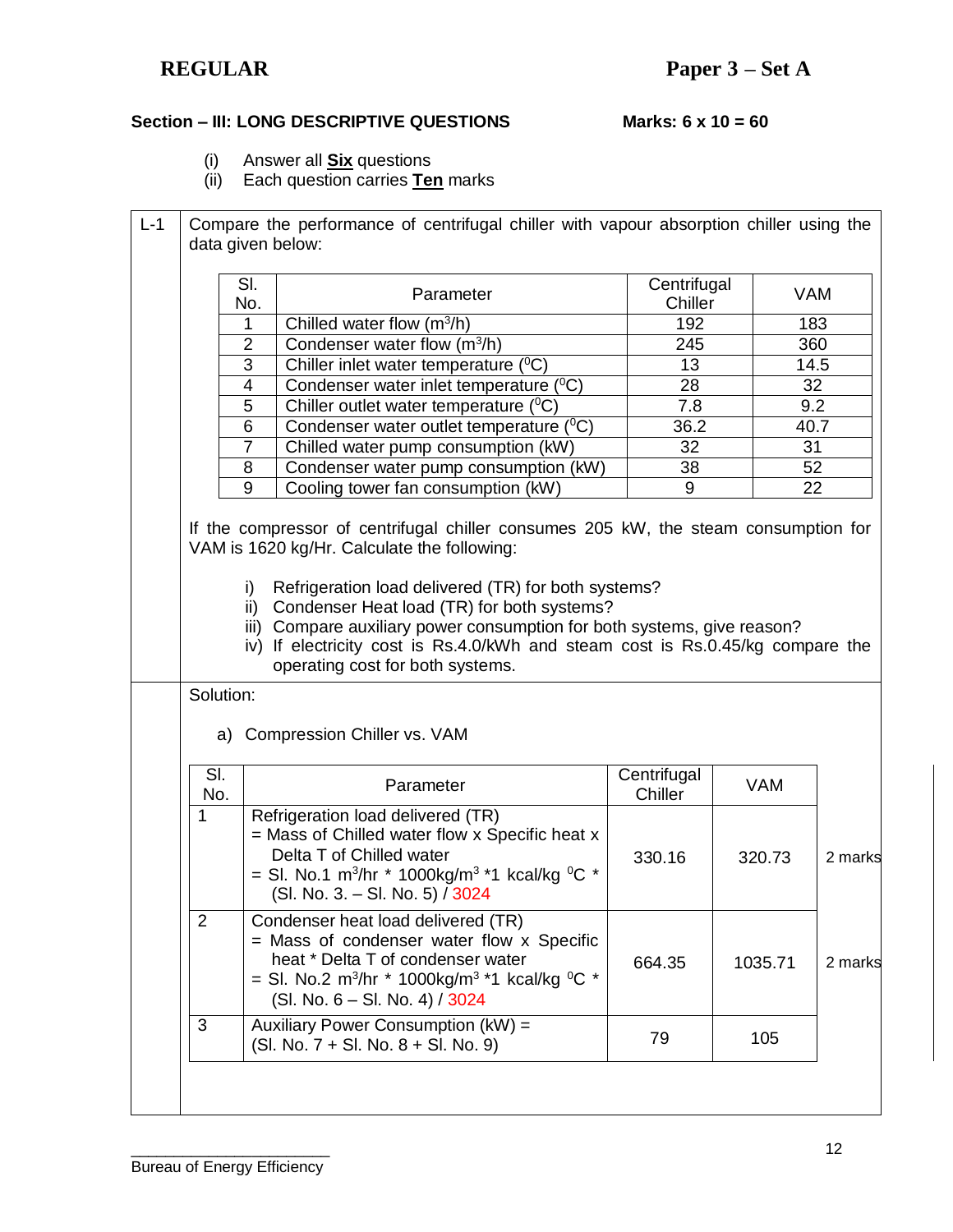|       | The auxiliary power consumption in case of VAM system is higher<br>because heat rejection in VAM condenser is comparatively higher than<br>centrifugal chiller with approximate similar cooling load. |                                                                                                                                                                                                                                                                                                                                               |                                                                                    |                                                                                   |                                                                                            |         |  |
|-------|-------------------------------------------------------------------------------------------------------------------------------------------------------------------------------------------------------|-----------------------------------------------------------------------------------------------------------------------------------------------------------------------------------------------------------------------------------------------------------------------------------------------------------------------------------------------|------------------------------------------------------------------------------------|-----------------------------------------------------------------------------------|--------------------------------------------------------------------------------------------|---------|--|
|       | $\overline{4}$                                                                                                                                                                                        | <b>Total Energy Consumption:</b>                                                                                                                                                                                                                                                                                                              |                                                                                    | 284 kW<br>(Auxiliary<br>Power of<br>79kW and<br>Chiller<br>consumptio<br>n of 205 | Auxiliary<br>Power of<br>105 kW<br>and<br><b>Steam</b><br>consumpti<br>on of 1620<br>kg/hr | 2 marks |  |
|       | 5                                                                                                                                                                                                     | Operating Energy Cost per Hour of Operation                                                                                                                                                                                                                                                                                                   |                                                                                    | Rs. 1136/-                                                                        | Rs 1149/-                                                                                  |         |  |
|       |                                                                                                                                                                                                       |                                                                                                                                                                                                                                                                                                                                               |                                                                                    | $(284 * 4 =$<br>Rs. 1136/-)                                                       | $(105 * 4 =$<br>Rs. 420/-<br>plus 1620<br>$*$ 0.45 =<br>Rs. 729/-)                         | 2 marks |  |
| $L-2$ |                                                                                                                                                                                                       | a) Calculate the ventilation rate for an engine room of 20m length, 10.5m width and 15m<br>height; if the recommended Air Changes per Hour (ACH) is 20.                                                                                                                                                                                       |                                                                                    |                                                                                   |                                                                                            |         |  |
|       |                                                                                                                                                                                                       | b) Air at 25,200 m <sup>3</sup> /hr and at 1.2 kg/m <sup>3</sup> density is flowing into an air handling unit of an<br>inspection room. The enthalpy difference between the inlet and outlet air is 2.38 kcal/kg. If<br>the motor draws 22 kW with an efficiency of 90%, find out the kW/TR of the refrigeration<br>system. $(1 cal = 4.183)$ |                                                                                    |                                                                                   |                                                                                            |         |  |
|       | Solution:                                                                                                                                                                                             |                                                                                                                                                                                                                                                                                                                                               |                                                                                    |                                                                                   |                                                                                            |         |  |
|       | a)                                                                                                                                                                                                    | <b>Ventilation Rate:</b>                                                                                                                                                                                                                                                                                                                      |                                                                                    |                                                                                   |                                                                                            |         |  |
|       |                                                                                                                                                                                                       | Room Length (m)                                                                                                                                                                                                                                                                                                                               |                                                                                    | 20                                                                                |                                                                                            |         |  |
|       |                                                                                                                                                                                                       | Room Height (m)                                                                                                                                                                                                                                                                                                                               |                                                                                    | 15                                                                                |                                                                                            |         |  |
|       |                                                                                                                                                                                                       | Room Width (m)                                                                                                                                                                                                                                                                                                                                |                                                                                    | 10.5                                                                              |                                                                                            |         |  |
|       |                                                                                                                                                                                                       | Air Changes per Hr (ACH)                                                                                                                                                                                                                                                                                                                      |                                                                                    | 20                                                                                |                                                                                            |         |  |
|       |                                                                                                                                                                                                       | Ventilation rate ( $m^3$ /Hr) =<br>Length (m) * Height (m) * Width (m) * ACH                                                                                                                                                                                                                                                                  |                                                                                    | 63000                                                                             |                                                                                            |         |  |
|       | b)                                                                                                                                                                                                    |                                                                                                                                                                                                                                                                                                                                               |                                                                                    |                                                                                   | $\ldots$ (5 marks)                                                                         |         |  |
|       |                                                                                                                                                                                                       | <b>Refrigeration tonnes</b>                                                                                                                                                                                                                                                                                                                   | $Q \times \rho \times (h_2-h_1)$<br>25200 x 1.2 x (2.38) kcal/kg<br>71,971 kcal/hr |                                                                                   |                                                                                            |         |  |
|       |                                                                                                                                                                                                       | <b>TR</b>                                                                                                                                                                                                                                                                                                                                     | $\ldots$ (2 marks)<br>71,971 /3024<br>23.8 TR                                      |                                                                                   |                                                                                            |         |  |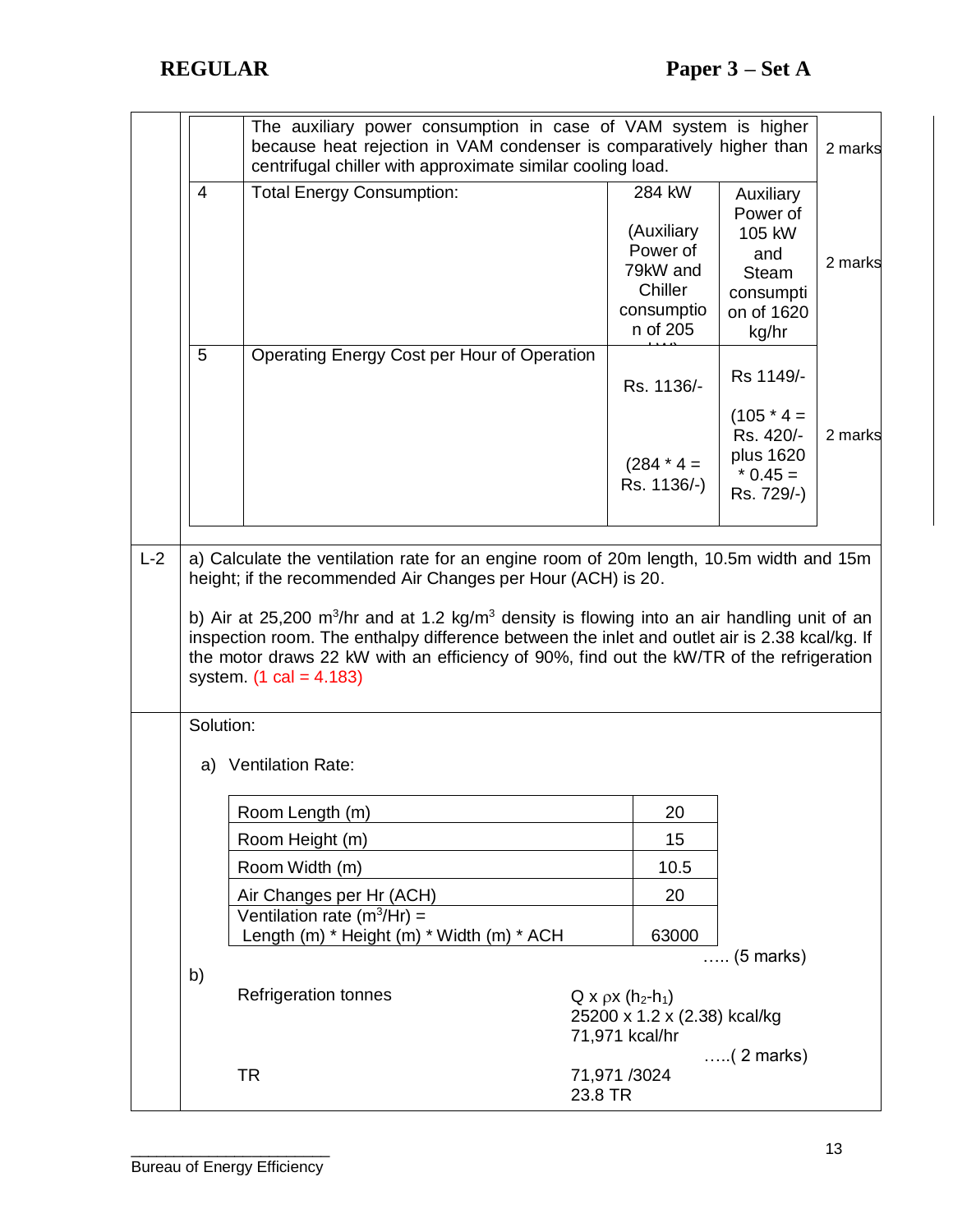|       |                                                                                                                      |                    |  |                           |                                                              | $\ldots$ (1 mark) |  |  |  |  |  |
|-------|----------------------------------------------------------------------------------------------------------------------|--------------------|--|---------------------------|--------------------------------------------------------------|-------------------|--|--|--|--|--|
|       | Power input to the compressor                                                                                        |                    |  | $22 \times 0.9 = 19.8$ kW |                                                              |                   |  |  |  |  |  |
|       | kW/TR                                                                                                                |                    |  |                           | $\ldots$ (1 mark)<br>$19.8/23.8 = 0.83$<br>$\ldots$ (1 mark) |                   |  |  |  |  |  |
|       |                                                                                                                      |                    |  |                           |                                                              |                   |  |  |  |  |  |
| $L-3$ | In a diary plant 3 numbers of cooling water pumps, identical in characteristics are installed                        |                    |  |                           |                                                              |                   |  |  |  |  |  |
|       | in parallel to supply cooling. During normal operation two of the pumps are operational                              |                    |  |                           |                                                              |                   |  |  |  |  |  |
|       | while one pump is on standby. All pump combinations develop a discharge pressure of                                  |                    |  |                           |                                                              |                   |  |  |  |  |  |
|       | 3.4 kg/cm <sup>2</sup> (a). The installed water flow meter at the common header during an energy                     |                    |  |                           |                                                              |                   |  |  |  |  |  |
|       | audit reads the following:                                                                                           |                    |  |                           |                                                              |                   |  |  |  |  |  |
|       |                                                                                                                      | Operating Pump No. |  |                           |                                                              | <b>Flow Rate</b>  |  |  |  |  |  |
|       |                                                                                                                      |                    |  |                           |                                                              | $(m^3/hr)$        |  |  |  |  |  |
|       |                                                                                                                      | Pump No 1 & 2      |  |                           |                                                              | 545               |  |  |  |  |  |
|       |                                                                                                                      | Pump No 2 & 3      |  |                           |                                                              | 535               |  |  |  |  |  |
|       |                                                                                                                      | Pump No 3 & 1      |  |                           |                                                              | 550               |  |  |  |  |  |
|       | The power drawn by motors of cooling water pump 1, 2 & 3 are 33 kW, 31.5 kW & 32.5                                   |                    |  |                           |                                                              |                   |  |  |  |  |  |
|       | kW respectively. While the operating motor efficiency for pump no. 1 & 2 is 92% the motor                            |                    |  |                           |                                                              |                   |  |  |  |  |  |
|       | efficiency for pump no. 3 is 91.5%. If the water level in suction of all pumps is 3 meter                            |                    |  |                           |                                                              |                   |  |  |  |  |  |
|       | below pump central line. Calculate the following:                                                                    |                    |  |                           |                                                              |                   |  |  |  |  |  |
|       | Individual pump efficiencies<br>i)                                                                                   |                    |  |                           |                                                              |                   |  |  |  |  |  |
|       | Specific energy consumption (kWh/m <sup>3</sup> )<br>ii)                                                             |                    |  |                           |                                                              |                   |  |  |  |  |  |
|       | iii) Which is the best operating pump combination                                                                    |                    |  |                           |                                                              |                   |  |  |  |  |  |
|       | Solution:                                                                                                            |                    |  |                           |                                                              |                   |  |  |  |  |  |
|       | Let flow of pump $1,2,8,3$ be X, Y and Z respectively.                                                               |                    |  |                           |                                                              |                   |  |  |  |  |  |
|       |                                                                                                                      |                    |  |                           |                                                              |                   |  |  |  |  |  |
|       | From given:                                                                                                          |                    |  |                           |                                                              |                   |  |  |  |  |  |
|       | $X + Y = 545$ --------(1)                                                                                            |                    |  |                           |                                                              |                   |  |  |  |  |  |
|       | $Y + Z = 535$ --------(2)                                                                                            |                    |  |                           |                                                              |                   |  |  |  |  |  |
|       | $X + Z = 550$ --------(3)                                                                                            |                    |  |                           |                                                              |                   |  |  |  |  |  |
|       | Subtracting eqn (2) from eqn (1):                                                                                    |                    |  |                           |                                                              |                   |  |  |  |  |  |
|       | $X - Z = 10$ --------(4)                                                                                             |                    |  |                           |                                                              |                   |  |  |  |  |  |
|       |                                                                                                                      |                    |  |                           |                                                              |                   |  |  |  |  |  |
|       | Adding eqn (3) and eqn (4):                                                                                          |                    |  |                           |                                                              |                   |  |  |  |  |  |
|       | $2X = 560$<br>$X = 280$                                                                                              |                    |  |                           |                                                              |                   |  |  |  |  |  |
|       | Putting X value in eqn (1) and (2):                                                                                  |                    |  |                           |                                                              |                   |  |  |  |  |  |
|       | $Y = 265$ and $Z = 270$                                                                                              |                    |  |                           |                                                              |                   |  |  |  |  |  |
|       | Therefore, individual pump flow rates are: 280 m <sup>3</sup> /hr, 265 m <sup>3</sup> /hr and 270 m <sup>3</sup> /hr |                    |  |                           |                                                              |                   |  |  |  |  |  |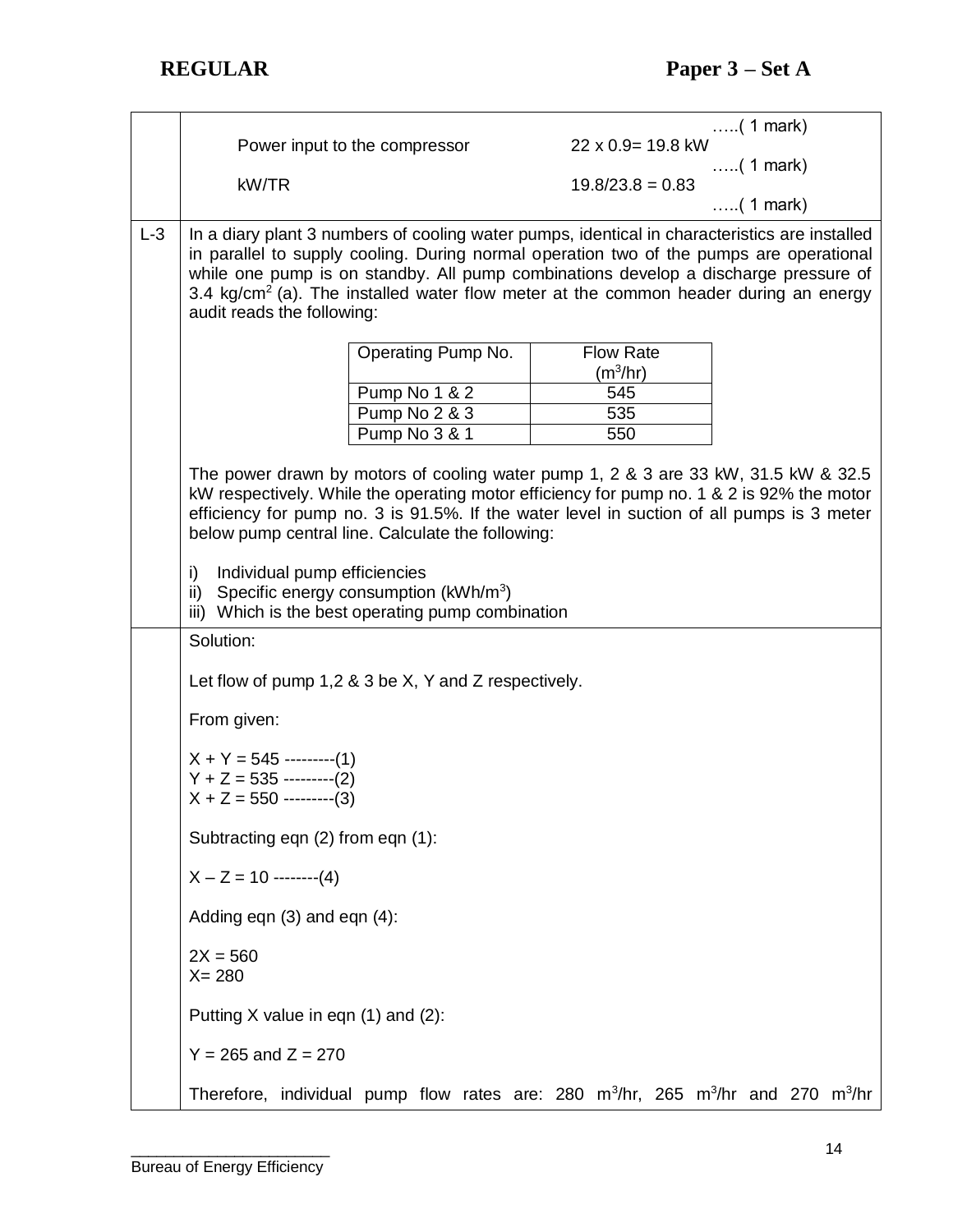|         | respectively.                                                                                                                                                                                                                                                                                                                                                                                                                                                                                                                                                                                                                                                                                                                                                                                                       |              |                |       |         |  |  |  |
|---------|---------------------------------------------------------------------------------------------------------------------------------------------------------------------------------------------------------------------------------------------------------------------------------------------------------------------------------------------------------------------------------------------------------------------------------------------------------------------------------------------------------------------------------------------------------------------------------------------------------------------------------------------------------------------------------------------------------------------------------------------------------------------------------------------------------------------|--------------|----------------|-------|---------|--|--|--|
|         | $\ldots$ (3 marks)                                                                                                                                                                                                                                                                                                                                                                                                                                                                                                                                                                                                                                                                                                                                                                                                  |              |                |       |         |  |  |  |
|         | Pump Ref:                                                                                                                                                                                                                                                                                                                                                                                                                                                                                                                                                                                                                                                                                                                                                                                                           | $\mathbf{1}$ | $\overline{2}$ | 3     |         |  |  |  |
|         | A) Flow Rate (M <sup>3</sup> /hr) (calculated)                                                                                                                                                                                                                                                                                                                                                                                                                                                                                                                                                                                                                                                                                                                                                                      | 280          | 265            | 270   |         |  |  |  |
|         | <b>B)</b> Discharge Head (m) = 3.4 kg/cm <sup>2</sup> (a)<br>$= 2.4$ kg/cm <sup>2</sup> (g) = 24 m <i>(given)</i>                                                                                                                                                                                                                                                                                                                                                                                                                                                                                                                                                                                                                                                                                                   | 24           | 24             | 24    |         |  |  |  |
|         | C) Suction Head (m) (g) (given)                                                                                                                                                                                                                                                                                                                                                                                                                                                                                                                                                                                                                                                                                                                                                                                     | $-3$         | $-3$           | $-3$  |         |  |  |  |
|         | D) Total Head (Discharge Head - Suction Head)*<br>$(B-C)$                                                                                                                                                                                                                                                                                                                                                                                                                                                                                                                                                                                                                                                                                                                                                           | 27           | 27             | 27    | 1 mark  |  |  |  |
|         | E) Liquid kW [flow (m <sup>3</sup> /s)*total head (m)*density<br>$(1000 \text{ kg./m}^3)$ * 9.81 (m/s <sup>2</sup> )/1000]                                                                                                                                                                                                                                                                                                                                                                                                                                                                                                                                                                                                                                                                                          | 20.60        | 20.22          | 19.87 | 2 marks |  |  |  |
|         | F) Power Drawn by motor kW (given)                                                                                                                                                                                                                                                                                                                                                                                                                                                                                                                                                                                                                                                                                                                                                                                  | 33           | 31.5           | 32.5  |         |  |  |  |
|         | G) Motor eff. % (given)                                                                                                                                                                                                                                                                                                                                                                                                                                                                                                                                                                                                                                                                                                                                                                                             | 92.0%        | 92.0%          | 91.5% |         |  |  |  |
|         | H) Pump input power kW (FxG)                                                                                                                                                                                                                                                                                                                                                                                                                                                                                                                                                                                                                                                                                                                                                                                        | 30.36        | 28.98          | 29.74 | 1 mark  |  |  |  |
|         | I) Pump eff. $%$ (E/H)                                                                                                                                                                                                                                                                                                                                                                                                                                                                                                                                                                                                                                                                                                                                                                                              | 67.9%        | 69.8%          | 66.8% | 1 mark  |  |  |  |
|         | J) Specific Energy Consumption (kWh/M <sup>3</sup> ) (F/A)                                                                                                                                                                                                                                                                                                                                                                                                                                                                                                                                                                                                                                                                                                                                                          | 0.118        | 0.119          | 0.120 | 1 mark  |  |  |  |
|         | Pump No. 1 & 2 are the best performing operating combination.<br>$\ldots$ (1 mark)<br>Note:<br>*The total head has been calculated subtracting Discharge Gauge pressure from suction<br>gauge pressure. The candidates can also calculate total head as difference of absolute<br>pressures as follows:<br>Discharge Head= $3.4 \text{ kg/cm}^2$ (a)<br>Suction Head = $1 - 0.3$ kg/cm <sup>2</sup> = 0.7 kg/cm <sup>2</sup><br>Total Head Developed = $3.4 - 0.7 = 2.7$ kg/cm <sup>2</sup> = 27 m                                                                                                                                                                                                                                                                                                                  |              |                |       |         |  |  |  |
| $L - 4$ | a) In a chemical industry, cooling water of 9000 $m^3/hr$ and 6000 $m^3/hr$ from two<br>independent heat exchangers with temperature of $41^{\circ}$ C and $52^{\circ}$ C respectively are<br>fed to one cooling tower after proper mixing at top basin. If measured heat rejection<br>by the cooling tower is 45,000TR, calculate effectiveness and evaporation loss of the<br>cooling tower at 31°C WBT.<br>In an air conditioning duct 0.5 m $\times$ 0.5 m, the average velocity of air measured by<br>b)<br>vane anemometer is 28 m/s. The static pressure at suction of the fan is -20 mmWC<br>and at the discharge is 30 mmWC. A three phase induction motor draws 10.8 A at<br>415 V with a power factor of 0.9. Find out efficiency of the fan if motor efficiency $=$<br>88% (neglect density correction) |              |                |       |         |  |  |  |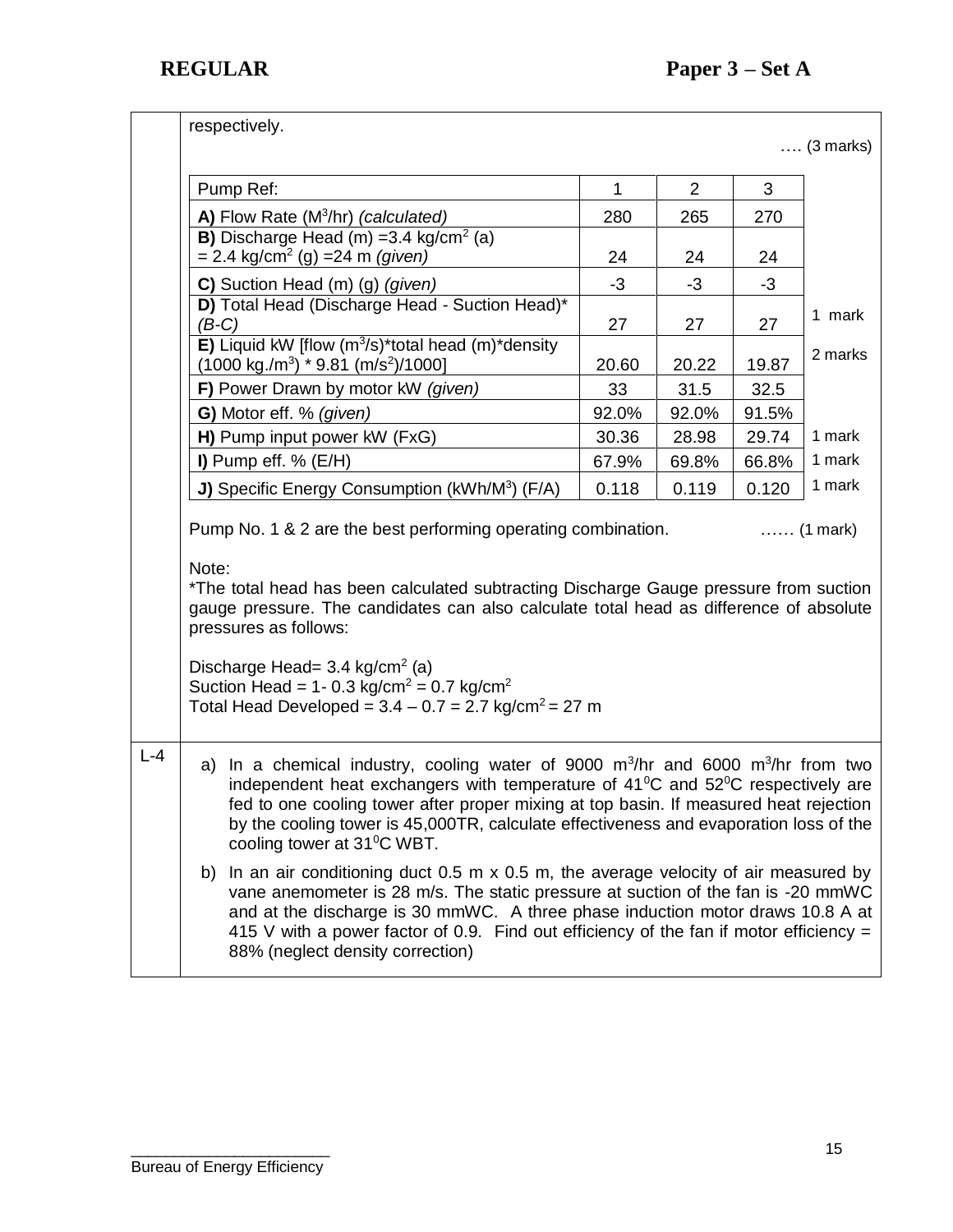|       | SI.<br>No.                                                            |                | <b>Particulars</b>                                                                                                                                                                                                                                                                                                                                                                                                                                                                                                                                                                                                      | <b>Stream</b><br>1  | Stream<br>$\overline{2}$ |            |  |
|-------|-----------------------------------------------------------------------|----------------|-------------------------------------------------------------------------------------------------------------------------------------------------------------------------------------------------------------------------------------------------------------------------------------------------------------------------------------------------------------------------------------------------------------------------------------------------------------------------------------------------------------------------------------------------------------------------------------------------------------------------|---------------------|--------------------------|------------|--|
|       | $\mathbf{1}$                                                          |                | Flow Rate $(m^3/hr)$<br>(given)                                                                                                                                                                                                                                                                                                                                                                                                                                                                                                                                                                                         | 9000                | 6000                     |            |  |
|       | 2                                                                     |                | Temp. <sup>0</sup> C<br>(given)                                                                                                                                                                                                                                                                                                                                                                                                                                                                                                                                                                                         | 41                  | 52                       |            |  |
|       | 3<br>$\overline{4}$                                                   |                | Mix. Flow Rate $(m^3/Hr)$ (Sl.1 +2)                                                                                                                                                                                                                                                                                                                                                                                                                                                                                                                                                                                     | 15000               |                          |            |  |
|       |                                                                       |                | Mix. Hot Water Temp. <sup>0</sup> C<br>$[(Flow1 * Temp. 1) + (Flow 2 *Temp. 2)]/$<br>$(Flow1 + Flow2)$                                                                                                                                                                                                                                                                                                                                                                                                                                                                                                                  |                     | 45.4                     | 1 mark     |  |
|       | 5                                                                     |                | Heat Rejection (TR)<br>(given)                                                                                                                                                                                                                                                                                                                                                                                                                                                                                                                                                                                          |                     | 45000                    |            |  |
|       | 6                                                                     |                | Range of Cooling Tower <sup>0</sup> C:<br>(Heat Rejection TR * 3024) /<br>(Flow M <sup>3</sup> /hr * 1000)                                                                                                                                                                                                                                                                                                                                                                                                                                                                                                              |                     | 9.072                    | 1 mark     |  |
|       | $\overline{7}$                                                        |                | WBT <sup>O</sup> C<br>(given)                                                                                                                                                                                                                                                                                                                                                                                                                                                                                                                                                                                           | 31                  |                          |            |  |
|       | 8                                                                     |                | Cold Water Temp. <sup>o</sup> C<br>(Mix. Hot Water Temp. - Range)                                                                                                                                                                                                                                                                                                                                                                                                                                                                                                                                                       |                     | 36.328                   | $0.5$ mark |  |
|       | 9                                                                     |                | Approach <sup>o</sup> C (Cold Water Temp. - WBT)                                                                                                                                                                                                                                                                                                                                                                                                                                                                                                                                                                        |                     | 5.328                    | $0.5$ mark |  |
|       | 10<br>11                                                              |                | <b>Effectiveness</b><br>(Range/ (Range + Approach))                                                                                                                                                                                                                                                                                                                                                                                                                                                                                                                                                                     |                     | 63                       | 1 mark     |  |
|       |                                                                       |                | Evaporation Loss (m <sup>3</sup> /hr)<br>$= 0.00085*1.8*Mix. Flow m3/hr*Range$                                                                                                                                                                                                                                                                                                                                                                                                                                                                                                                                          | 208.2               |                          | 1 mark     |  |
|       | b)                                                                    |                |                                                                                                                                                                                                                                                                                                                                                                                                                                                                                                                                                                                                                         |                     |                          |            |  |
|       |                                                                       | 1              | Area of the Duct: $(0.5^*0.5)$ m <sup>2</sup>                                                                                                                                                                                                                                                                                                                                                                                                                                                                                                                                                                           |                     | 0.25                     |            |  |
|       |                                                                       | $\overline{2}$ | Avg. velocity (m/s)<br>(given)                                                                                                                                                                                                                                                                                                                                                                                                                                                                                                                                                                                          |                     | 28                       |            |  |
|       |                                                                       | 3              | Air Flow $(m^3/s)$ (SI. 1* SI. 2)                                                                                                                                                                                                                                                                                                                                                                                                                                                                                                                                                                                       |                     | $\overline{7}$           | 1 mark     |  |
|       |                                                                       | 4              | Suction static Pr. (mmWC)<br>(given)                                                                                                                                                                                                                                                                                                                                                                                                                                                                                                                                                                                    | $-20$<br>30<br>6.99 |                          |            |  |
|       |                                                                       | 5              | Discharge Static Pr. (mmWC)<br>(given)                                                                                                                                                                                                                                                                                                                                                                                                                                                                                                                                                                                  |                     |                          | 1 mark     |  |
|       |                                                                       | 6              | Power drawn by the motor (kW):<br>$(1.732 * 415 * 10.8 * 0.9 / 1000)$                                                                                                                                                                                                                                                                                                                                                                                                                                                                                                                                                   |                     |                          |            |  |
|       |                                                                       | $\overline{7}$ | Air Power kW:<br>= Flow $(m^3/s)^*$ (Dis. Pr – Suc. Pr.)<br>mmWC /102                                                                                                                                                                                                                                                                                                                                                                                                                                                                                                                                                   |                     | 1 mark<br>3.43           |            |  |
|       | Power to fan Shaft kW<br>8<br>(Motor Drawn power * Motor eff. Of 88%) |                |                                                                                                                                                                                                                                                                                                                                                                                                                                                                                                                                                                                                                         | 6.15                |                          | 1 mark     |  |
|       |                                                                       | 9              | Fan Static Eff. (%)<br>= Air Power*100%/Shaft Input                                                                                                                                                                                                                                                                                                                                                                                                                                                                                                                                                                     | 55.76               |                          | 1 mark     |  |
| $L-5$ |                                                                       |                | One of the process industries has installed 18 MW cogeneration plant. The Cogeneration<br>plant maximum condenser load is 7 MW and the extraction steam of 57 TPH is used for<br>process and also for vapour absorption machine. The condenser heat load is 550 Kcal/kg<br>of steam and the steam rate is 5 kg/KW for condenser power. The heat load of VAM in<br>127 Kcal/min/TR and the capacity of VAM is 1100 TR. Estimate cooling tower heat load in<br>Kcal/hr. If the tower is designed for 6°C range, calculate the water flow in cooling tower.<br>The design approach temperature of the CT is $5^{\circ}$ C. |                     |                          |            |  |